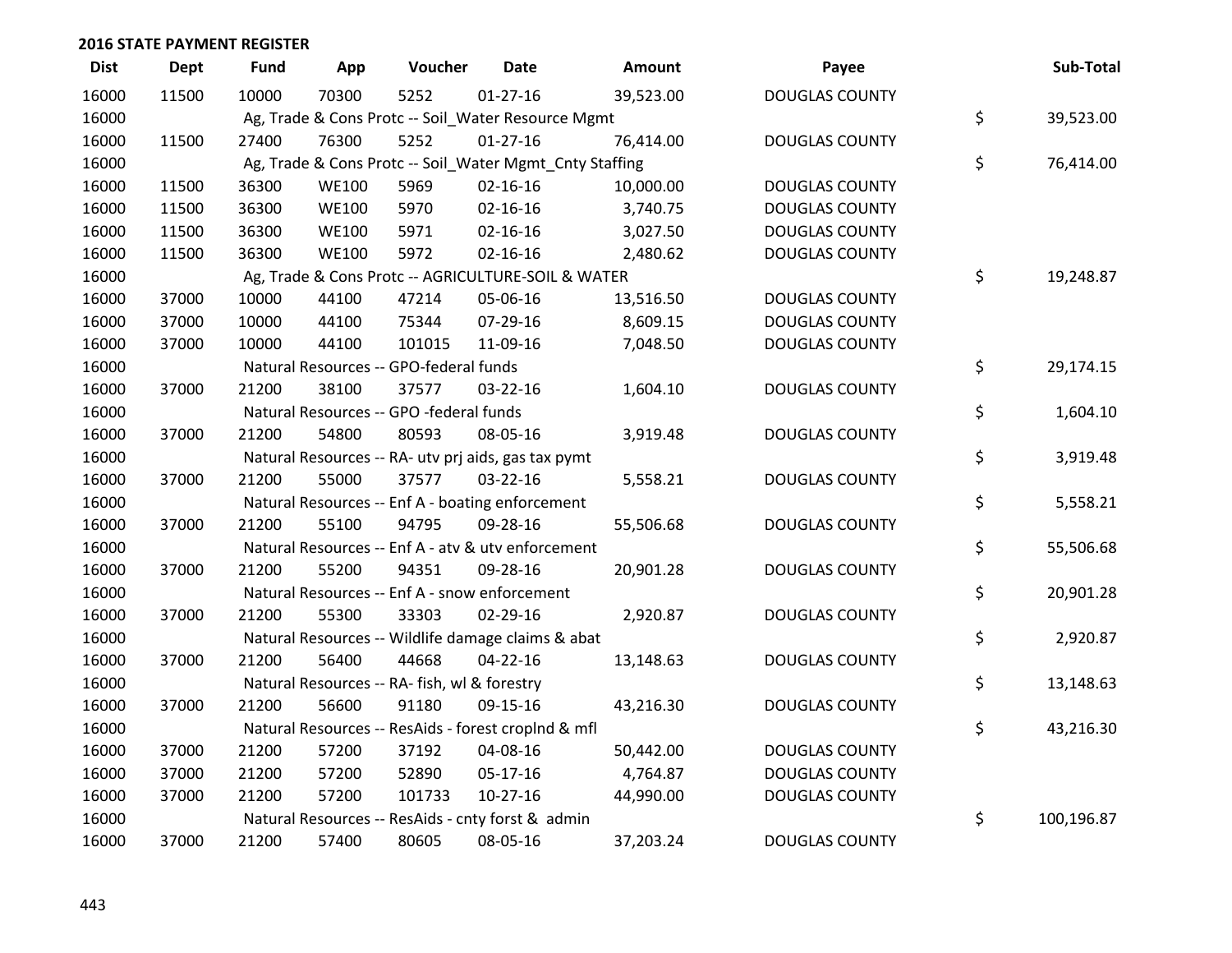| <b>Dist</b> | Dept  | Fund  | App          | Voucher                                             | <b>Date</b>    | <b>Amount</b> | Payee                    | Sub-Total        |
|-------------|-------|-------|--------------|-----------------------------------------------------|----------------|---------------|--------------------------|------------------|
| 16000       |       |       |              | Natural Resources -- RA- cnty snow trail & area aid |                |               |                          | \$<br>37,203.24  |
| 16000       | 37000 | 21200 | 57500        | 82787                                               | 08-11-16       | 37,812.50     | <b>DOUGLAS COUNTY</b>    |                  |
| 16000       |       |       |              | Natural Resources -- RA- snowmobile trail areas     |                |               |                          | \$<br>37,812.50  |
| 16000       | 37000 | 21200 | 57600        | 79758                                               | 08-02-16       | 15,995.00     | <b>DOUGLAS COUNTY</b>    |                  |
| 16000       | 37000 | 21200 | 57600        | 80589                                               | 08-05-16       | 25,835.83     | <b>DOUGLAS COUNTY</b>    |                  |
| 16000       | 37000 | 21200 | 57600        | 80660                                               | 08-05-16       | 16,257.88     | <b>DOUGLAS COUNTY</b>    |                  |
| 16000       | 37000 | 21200 | 57600        | 80880                                               | 08-08-16       | 30,170.00     | <b>DOUGLAS COUNTY</b>    |                  |
| 16000       |       |       |              | Natural Resources -- RA- atv prj aids, gas tax pymt |                |               |                          | \$<br>88,258.71  |
| 16000       | 37000 | 21200 | 57700        | 111241                                              | 12-02-16       | 5,950.00      | <b>DOUGLAS COUNTY</b>    |                  |
| 16000       |       |       |              | Natural Resources -- RA- atv project aids           |                |               |                          | \$<br>5,950.00   |
| 16000       | 37000 | 21200 | 58400        | 47940                                               | 05-02-16       | 266.00        | <b>DOUGLAS COUNTY</b>    |                  |
| 16000       | 37000 | 21200 | 58400        | 90492                                               | 09-15-16       | 3,459.00      | <b>DOUGLAS COUNTY</b>    |                  |
| 16000       |       |       |              | Natural Resources -- ResAids - pymt in lieu tax fed |                |               |                          | \$<br>3,725.00   |
| 16000       | 37000 | 21200 | 58900        | 102197                                              | 11-18-16       | 25,053.36     | <b>DOUGLAS COUNTY</b>    |                  |
| 16000       |       |       |              | Natural Resources -- Resource aids - distribution o |                |               |                          | \$<br>25,053.36  |
| 16000       | 37000 | 27400 | 67000        | 56284                                               | 05-31-16       | 48,685.72     | <b>DOUGLAS COUNTY</b>    |                  |
| 16000       |       |       |              | Natural Resources -- Fin asst for responsible units |                |               |                          | \$<br>48,685.72  |
| 16000       | 37000 | 27400 | 67300        | 56284                                               | 05-31-16       | 4,489.73      | <b>DOUGLAS COUNTY</b>    |                  |
| 16000       |       |       |              | Natural Resources -- Recycling consolidation grants |                |               |                          | \$<br>4,489.73   |
| 16000       | 37000 | 36300 | <b>TA100</b> | 21966                                               | $01 - 15 - 16$ | 681,722.25    | <b>DOUGLAS COUNTY</b>    |                  |
| 16000       |       |       |              | Natural Resources -- LAND ACQUISITION               |                |               |                          | \$<br>681,722.25 |
| 16000       | 39500 | 21100 | 19000        | 125                                                 | 07-05-16       | 415,147.72    | <b>DOUGLAS COUNTY</b>    |                  |
| 16000       | 39500 | 21100 | 19000        | 29079                                               | 10-03-16       | 207,573.87    | <b>DOUGLAS COUNTY</b>    |                  |
| 16000       |       |       |              | Transportation -- Trans Aids To Co.-Sf              |                |               |                          | \$<br>622,721.59 |
| 16000       | 39500 | 21100 | 16800        | 88016                                               | 05-06-16       | 111,102.00    | <b>COUNTY OF DOUGLAS</b> |                  |
| 16000       |       |       |              | Transportation -- Eldly&Disa Co/Aid Sf              |                |               |                          | \$<br>111,102.00 |
| 16000       | 39500 | 21100 | 17000        | 75881                                               | 03-09-16       | 30,579.05     | TREAS DOUGLAS CO         |                  |
| 16000       |       |       |              | <b>Transportation -- County Forest Aids</b>         |                |               |                          | \$<br>30,579.05  |
| 16000       | 39500 | 21100 | 19000        | 74016                                               | $01 - 04 - 16$ | 207,573.86    | <b>COUNTY OF DOUGLAS</b> |                  |
| 16000       |       |       |              | Transportation -- Trans Aids To Co.-Sf              |                |               |                          | \$<br>207,573.86 |
| 16000       | 41000 | 10000 | 11600        | 92272                                               | 11-29-16       | 99,960.00     | <b>DOUGLAS COUNTY</b>    |                  |
| 16000       |       |       |              | Corrections -- Reimbursing counties for proba       |                |               |                          | \$<br>99,960.00  |
| 16000       | 41000 | 10000 | 31300        | 18370                                               | 01-06-16       | 78,615.00     | <b>DOUGLAS COUNTY</b>    |                  |
| 16000       | 41000 | 10000 | 31300        | 26697                                               | 02-04-16       | 16,463.00     | <b>DOUGLAS COUNTY</b>    |                  |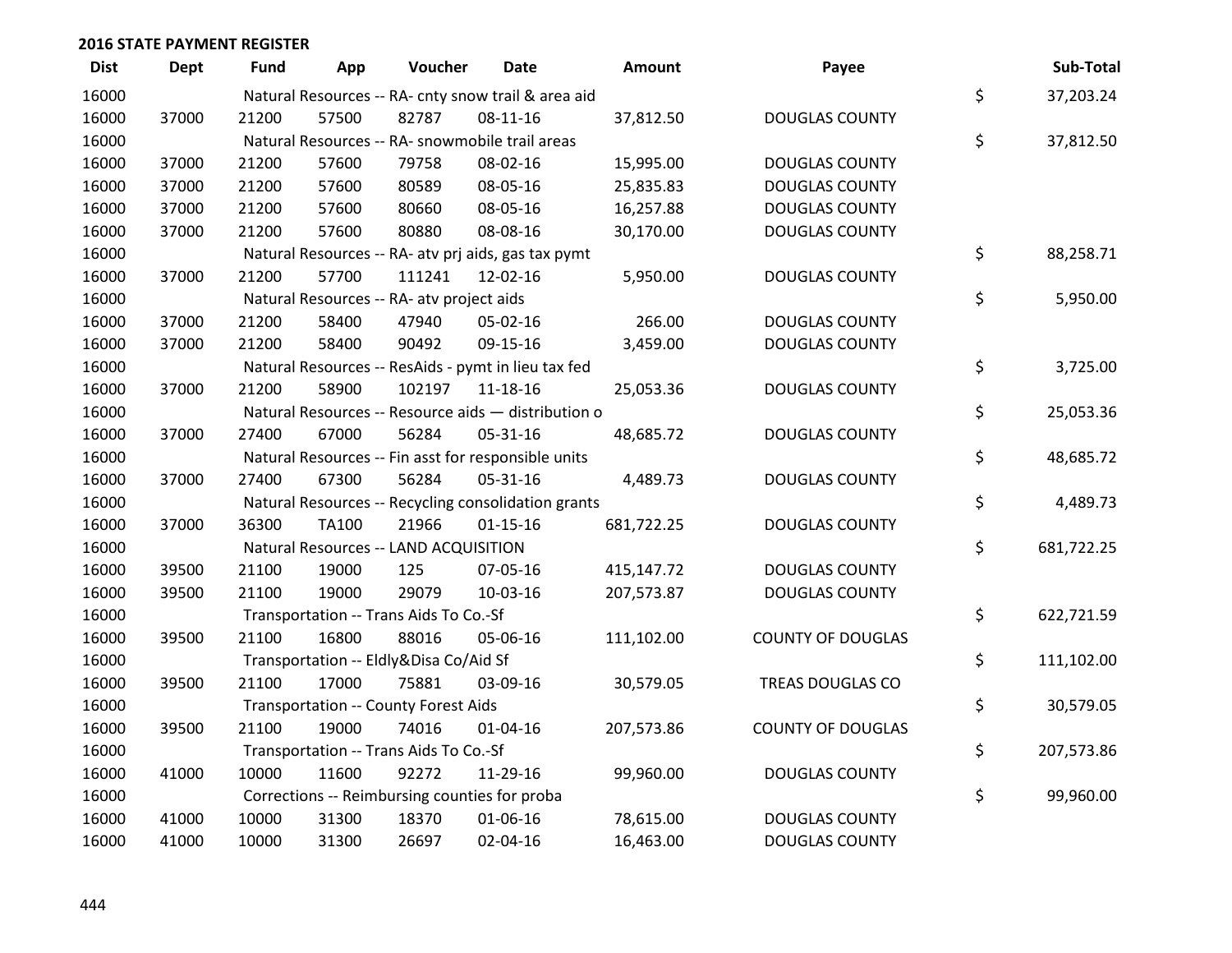| <b>Dist</b> | <b>Dept</b> | <b>Fund</b> | App   | Voucher                                           | <b>Date</b>    | Amount       | Payee                 | Sub-Total          |
|-------------|-------------|-------------|-------|---------------------------------------------------|----------------|--------------|-----------------------|--------------------|
| 16000       | 41000       | 10000       | 31300 | 28377                                             | $02 - 12 - 16$ | 9,752.00     | <b>DOUGLAS COUNTY</b> |                    |
| 16000       |             |             |       | Corrections -- Community youth and family aid     |                |              |                       | \$<br>104,830.00   |
| 16000       | 43500       | 10000       | 10700 | 83427                                             | 10-27-16       | 18.97        | <b>DOUGLAS COUNTY</b> |                    |
| 16000       | 43500       | 10000       | 10700 | 88914                                             | 12-02-16       | 66.41        | <b>DOUGLAS COUNTY</b> |                    |
| 16000       |             |             |       | Health Services -- Public health dispensaries and |                |              |                       | \$<br>85.38        |
| 16000       | 43500       | 10000       | 97500 | 21157                                             | $01 - 14 - 16$ | 37.94        | <b>DOUGLAS COUNTY</b> |                    |
| 16000       | 43500       | 10000       | 97500 | 28427                                             | 02-26-16       | 28.46        | <b>DOUGLAS COUNTY</b> |                    |
| 16000       | 43500       | 10000       | 97500 | 28431                                             | $02 - 19 - 16$ | 18.97        | <b>DOUGLAS COUNTY</b> |                    |
| 16000       | 43500       | 10000       | 97500 | 51763                                             | 07-05-16       | 116.94       | <b>DOUGLAS COUNTY</b> |                    |
| 16000       | 43500       | 10000       | 97500 | 51764                                             | 07-05-16       | 37.93        | <b>DOUGLAS COUNTY</b> |                    |
| 16000       |             |             |       | Health Services -- 975- GENERAL RCPT/CLRING       |                |              |                       | \$<br>240.24       |
| 16000       | 43500       | 10000       | 00000 | 90613                                             | $01 - 02 - 16$ | 74,251.00    | <b>DOUGLAS CO</b>     |                    |
| 16000       | 43500       | 10000       | 00000 | 90614                                             | $01 - 04 - 16$ | 93,839.00    | <b>DOUGLAS CO</b>     |                    |
| 16000       | 43500       | 10000       | 00000 | 90616                                             | $02 - 01 - 16$ | 108,883.00   | <b>DOUGLAS CO</b>     |                    |
| 16000       | 43500       | 10000       | 00000 | 90618                                             | 03-01-16       | 198,874.00   | <b>DOUGLAS CO</b>     |                    |
| 16000       | 43500       | 10000       | 00000 | 90622                                             | 04-01-16       | 16,806.00    | <b>DOUGLAS CO</b>     |                    |
| 16000       | 43500       | 10000       | 00000 | 90624                                             | 05-02-16       | 437,670.00   | <b>DOUGLAS CO</b>     |                    |
| 16000       | 43500       | 10000       | 00000 | 90627                                             | 06-01-16       | 58,265.00    | DOUGLAS CO            |                    |
| 16000       | 43500       | 10000       | 00000 | 90628                                             | 06-29-16       | 13,490.00    | DOUGLAS CO            |                    |
| 16000       | 43500       | 10000       | 00000 | 90700                                             | $07 - 01 - 16$ | 71,615.00    | <b>DOUGLAS CO</b>     |                    |
| 16000       | 43500       | 10000       | 00000 | 90701                                             | 08-01-16       | 1,145,311.00 | <b>DOUGLAS CO</b>     |                    |
| 16000       | 43500       | 10000       | 00000 | 90702                                             | 09-01-16       | 270,183.00   | <b>DOUGLAS CO</b>     |                    |
| 16000       | 43500       | 10000       | 00000 | 90704                                             | 10-01-16       | 209,746.00   | <b>DOUGLAS CO</b>     |                    |
| 16000       | 43500       | 10000       | 00000 | 90705                                             | 11-01-16       | 42,609.00    | <b>DOUGLAS CO</b>     |                    |
| 16000       | 43500       | 10000       | 00000 | 90706                                             | 12-01-16       | 61,338.00    | DOUGLAS CO            |                    |
| 16000       |             |             |       | Health Services -- State/Fed Aids                 |                |              |                       | \$<br>2,802,880.00 |
| 16000       | 45500       | 10000       | 22100 | 14307                                             | $07 - 22 - 16$ | 3,130.00     | <b>DOUGLAS COUNTY</b> |                    |
| 16000       |             |             |       | Justice -- Crime laboratories, DNA                |                |              |                       | \$<br>3,130.00     |
| 16000       | 45500       | 10000       | 22500 | 6345                                              | $02 - 16 - 16$ | 16,806.00    | <b>DOUGLAS COUNTY</b> |                    |
| 16000       |             |             |       | Justice -- Drug crimes enforcement, local         |                |              |                       | \$<br>16,806.00    |
| 16000       | 45500       | 10000       | 23100 | 20580                                             | 12-09-16       | 10,240.00    | <b>DOUGLAS COUNTY</b> |                    |
| 16000       |             |             |       | Justice -- Law enforcement train, local           |                |              |                       | \$<br>10,240.00    |
| 16000       | 45500       | 10000       | 25100 | 6236                                              | $02 - 12 - 16$ | 5,795.31     | <b>DOUGLAS COUNTY</b> |                    |
| 16000       | 45500       | 10000       | 25100 | 9424                                              | 05-02-16       | 3,779.01     | <b>DOUGLAS COUNTY</b> |                    |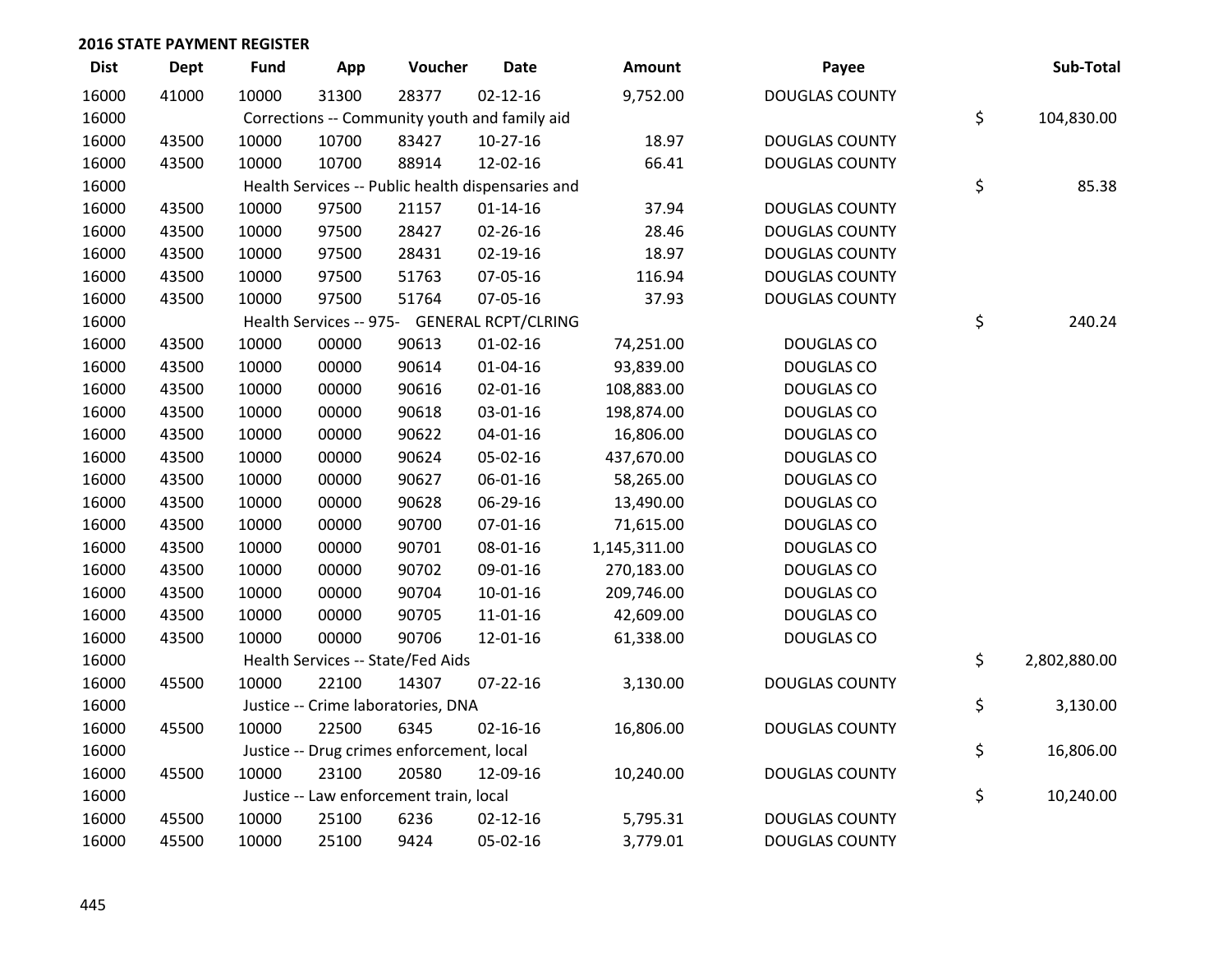| <b>Dist</b> | Dept  | <b>Fund</b> | App   | Voucher                                           | <b>Date</b>                                        | Amount     | Payee                 | Sub-Total        |
|-------------|-------|-------------|-------|---------------------------------------------------|----------------------------------------------------|------------|-----------------------|------------------|
| 16000       | 45500 | 10000       | 25100 | 9911                                              | 05-19-16                                           | 9,940.00   | <b>DOUGLAS COUNTY</b> |                  |
| 16000       | 45500 | 10000       | 25100 | 10020                                             | 05-19-16                                           | 2,200.19   | <b>DOUGLAS COUNTY</b> |                  |
| 16000       | 45500 | 10000       | 25100 | 14866                                             | 08-04-16                                           | 11,785.00  | <b>DOUGLAS COUNTY</b> |                  |
| 16000       | 45500 | 10000       | 25100 | 15095                                             | 08-10-16                                           | 5,685.69   | <b>DOUGLAS COUNTY</b> |                  |
| 16000       | 45500 | 10000       | 25100 | 15455                                             | 08-19-16                                           | 8,645.00   | <b>DOUGLAS COUNTY</b> |                  |
| 16000       | 45500 | 10000       | 25100 | 15716                                             | 08-24-16                                           | 5,030.42   | <b>DOUGLAS COUNTY</b> |                  |
| 16000       | 45500 | 10000       | 25100 | 18960                                             | 11-08-16                                           | 5,229.87   | <b>DOUGLAS COUNTY</b> |                  |
| 16000       |       |             |       | Justice -- Federal aid, local assistance          |                                                    |            |                       | \$<br>58,090.49  |
| 16000       | 45500 | 10000       | 53200 | 7646                                              | 03-14-16                                           | 23,138.59  | <b>DOUGLAS COUNTY</b> |                  |
| 16000       | 45500 | 10000       | 53200 | 14421                                             | $07 - 22 - 16$                                     | 31,564.39  | <b>DOUGLAS COUNTY</b> |                  |
| 16000       |       |             |       | Justice -- Crime victim witness assist            |                                                    |            |                       | \$<br>54,702.98  |
| 16000       | 45500 | 10000       | 53900 | 7591                                              | 03-14-16                                           | 9,234.73   | <b>DOUGLAS COUNTY</b> |                  |
| 16000       |       |             |       | Justice -- County reimb victim-witness            |                                                    |            |                       | \$<br>9,234.73   |
| 16000       | 46500 | 10000       | 30800 | 15713                                             | 09-23-16                                           | 7,661.81   | <b>DOUGLAS COUNTY</b> |                  |
| 16000       |       |             |       |                                                   | Military Affairs -- Emergency response equipment   |            |                       | \$<br>7,661.81   |
| 16000       | 46500 | 10000       | 33700 | 12919                                             | 07-20-16                                           | 5,252.50   | <b>DOUGLAS COUNTY</b> |                  |
| 16000       | 46500 | 10000       | 33700 | 18597                                             | 12-06-16                                           | 5,252.50   | <b>DOUGLAS COUNTY</b> |                  |
| 16000       |       |             |       | Military Affairs -- Local emer planning grants    |                                                    |            |                       | \$<br>10,505.00  |
| 16000       | 46500 | 10000       | 34200 | 5030                                              | $01 - 27 - 16$                                     | 25,288.11  | <b>DOUGLAS COUNTY</b> |                  |
| 16000       | 46500 | 10000       | 34200 | 5580                                              | 02-04-16                                           | 5,121.50   | <b>DOUGLAS COUNTY</b> |                  |
| 16000       | 46500 | 10000       | 34200 | 13858                                             | 08-16-16                                           | 25,212.07  | <b>DOUGLAS COUNTY</b> |                  |
| 16000       | 46500 | 10000       | 34200 | 15530                                             | 09-26-16                                           | 27,897.22  | <b>DOUGLAS COUNTY</b> |                  |
| 16000       | 46500 | 10000       | 34200 | 18666                                             | 12-06-16                                           | 25,212.06  | <b>DOUGLAS COUNTY</b> |                  |
| 16000       |       |             |       | Military Affairs -- Federal aid, local assistance |                                                    |            |                       | \$<br>108,730.96 |
| 16000       | 46500 | 10000       | 35000 | 5657                                              | 02-03-16                                           | 9,167.93   | <b>DOUGLAS COUNTY</b> |                  |
| 16000       | 46500 | 10000       | 35000 | 5938                                              | 02-05-16                                           | 21,749.25  | <b>DOUGLAS COUNTY</b> |                  |
| 16000       | 46500 | 10000       | 35000 | 6387                                              | 02-26-16                                           | 279,000.00 | <b>DOUGLAS COUNTY</b> |                  |
| 16000       |       |             |       |                                                   | Military Affairs -- Federal aid, homeland security |            |                       | \$<br>309,917.18 |
| 16000       | 48500 | 15200       | 12700 | 13960                                             | 06-30-16                                           | 972.10     | <b>DOUGLAS COUNTY</b> |                  |
| 16000       | 48500 | 15200       | 12700 | 14366                                             | $07-11-16$                                         | 27.90      | <b>DOUGLAS COUNTY</b> |                  |
| 16000       |       |             |       | Veterans Affairs -- Grants to counties            |                                                    |            |                       | \$<br>1,000.00   |
| 16000       | 48500 | 58200       | 26700 | 13960                                             | 06-30-16                                           | 4,374.44   | <b>DOUGLAS COUNTY</b> |                  |
| 16000       | 48500 | 58200       | 26700 | 14366                                             | $07-11-16$                                         | 125.57     | <b>DOUGLAS COUNTY</b> |                  |
| 16000       | 48500 | 58300       | 37000 | 13960                                             | 06-30-16                                           | 4,374.43   | <b>DOUGLAS COUNTY</b> |                  |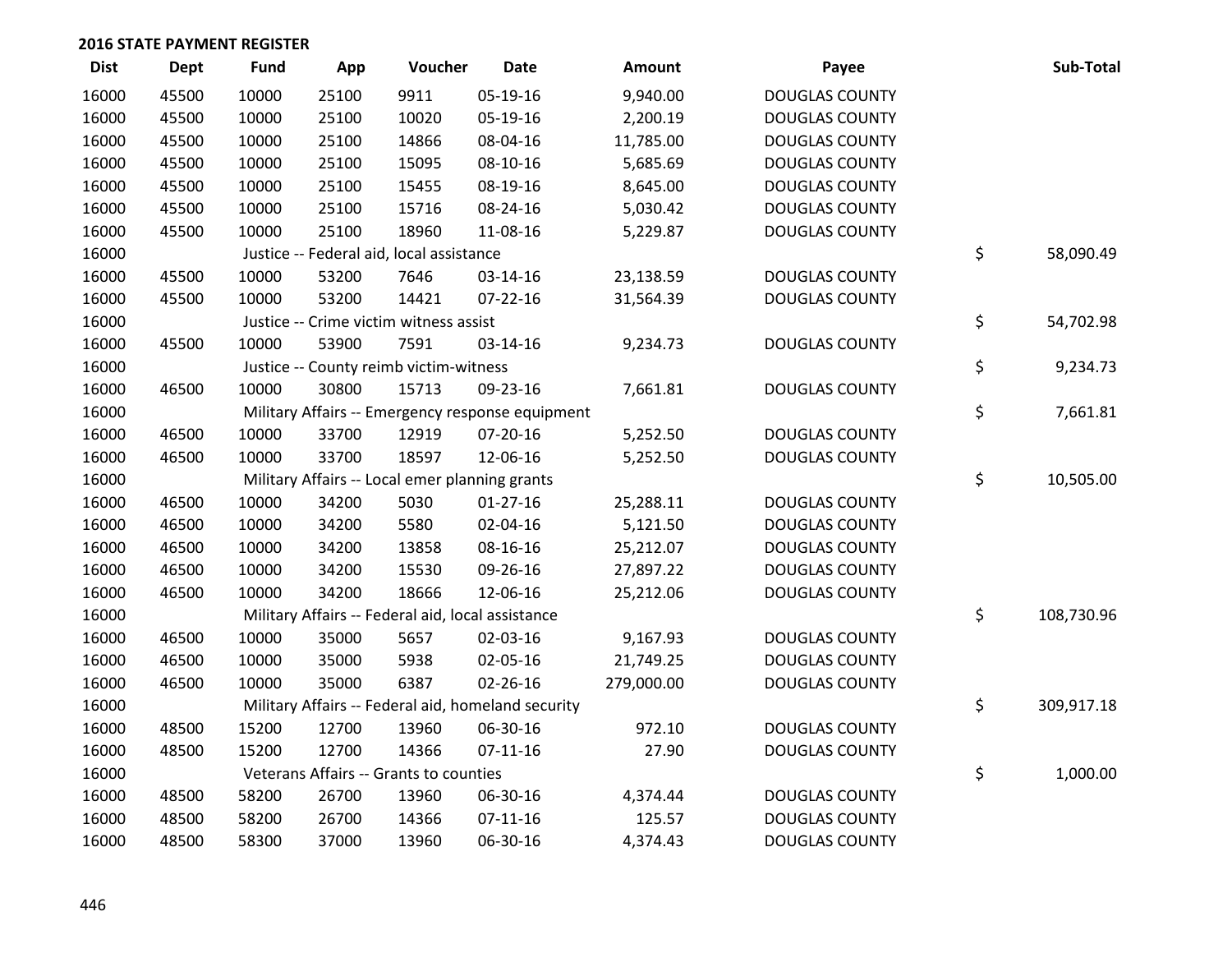| <b>Dist</b> | <b>Dept</b> | <b>Fund</b> | App   | Voucher                           | <b>Date</b>    | Amount    | Payee                 | Sub-Total      |
|-------------|-------------|-------------|-------|-----------------------------------|----------------|-----------|-----------------------|----------------|
| 16000       | 48500       | 58300       | 37000 | 14366                             | $07-11-16$     | 125.56    | <b>DOUGLAS COUNTY</b> |                |
| 16000       |             |             |       | Veterans Affairs -- County grants |                |           |                       | \$<br>9,000.00 |
| 16000       | 50500       | 10000       | 15500 | 11502                             | $02 - 17 - 16$ | 5,121.00  | <b>DOUGLAS COUNTY</b> |                |
| 16000       | 50500       | 10000       | 15500 | 15246                             | 03-30-16       | 8,259.00  | <b>DOUGLAS COUNTY</b> |                |
| 16000       | 50500       | 10000       | 15500 | 17668                             | 04-29-16       | 4,462.00  | <b>DOUGLAS COUNTY</b> |                |
| 16000       | 50500       | 10000       | 15500 | 20755                             | 06-01-16       | 4,070.00  | <b>DOUGLAS COUNTY</b> |                |
| 16000       | 50500       | 10000       | 15500 | 23219                             | 06-30-16       | 4,163.00  | <b>DOUGLAS COUNTY</b> |                |
| 16000       | 50500       | 10000       | 15500 | 26078                             | 08-01-16       | 3,050.00  | <b>DOUGLAS COUNTY</b> |                |
| 16000       | 50500       | 10000       | 15500 | 28800                             | 09-01-16       | 2,549.00  | <b>DOUGLAS COUNTY</b> |                |
| 16000       | 50500       | 10000       | 15500 | 31037                             | 09-29-16       | 4,247.00  | <b>DOUGLAS COUNTY</b> |                |
| 16000       | 50500       | 10000       | 15500 | 33861                             | $10-31-16$     | 33,846.00 | <b>DOUGLAS COUNTY</b> |                |
| 16000       | 50500       | 10000       | 15500 | 36207                             | 11-30-16       | 5,575.00  | <b>DOUGLAS COUNTY</b> |                |
| 16000       | 50500       | 10000       | 15500 | 38780                             | 12-29-16       | 5,244.00  | <b>DOUGLAS COUNTY</b> |                |
| 16000       | 50500       | 10000       | 74300 | 7402                              | $01 - 22 - 16$ | 73,373.00 | <b>DOUGLAS COUNTY</b> |                |
| 16000       | 50500       | 10000       | 74300 | 8468                              | $01 - 25 - 16$ | 14,747.00 | <b>DOUGLAS COUNTY</b> |                |
| 16000       | 50500       | 10000       | 74300 | 8867                              | $01 - 25 - 16$ | 21,844.00 | <b>DOUGLAS COUNTY</b> |                |
| 16000       | 50500       | 10000       | 74300 | 10345                             | 02-26-16       | 80,069.00 | <b>DOUGLAS COUNTY</b> |                |
| 16000       | 50500       | 10000       | 74300 | 12698                             | $03-11-16$     | 10,853.00 | <b>DOUGLAS COUNTY</b> |                |
| 16000       | 50500       | 10000       | 74300 | 13519                             | 03-17-16       | 26,176.00 | <b>DOUGLAS COUNTY</b> |                |
| 16000       | 50500       | 10000       | 74300 | 16009                             | 04-19-16       | 39,615.00 | <b>DOUGLAS COUNTY</b> |                |
| 16000       | 50500       | 10000       | 74300 | 16803                             | $04 - 27 - 16$ | 22,371.00 | <b>DOUGLAS COUNTY</b> |                |
| 16000       | 50500       | 10000       | 74300 | 17336                             | $04 - 27 - 16$ | 23,045.00 | <b>DOUGLAS COUNTY</b> |                |
| 16000       | 50500       | 10000       | 74300 | 18618                             | 05-17-16       | 11,330.00 | <b>DOUGLAS COUNTY</b> |                |
| 16000       | 50500       | 10000       | 74300 | 22870                             | 06-29-16       | 31,655.00 | <b>DOUGLAS COUNTY</b> |                |
| 16000       | 50500       | 10000       | 74300 | 23561                             | $07 - 14 - 16$ | 18,719.00 | <b>DOUGLAS COUNTY</b> |                |
| 16000       | 50500       | 10000       | 74300 | 26435                             | 08-10-16       | 22,591.00 | <b>DOUGLAS COUNTY</b> |                |
| 16000       | 50500       | 10000       | 74300 | 26555                             | 08-10-16       | 18,878.00 | <b>DOUGLAS COUNTY</b> |                |
| 16000       | 50500       | 10000       | 74300 | 26739                             | 08-25-16       | 22,015.00 | <b>DOUGLAS COUNTY</b> |                |
| 16000       | 50500       | 10000       | 74300 | 27473                             | 08-29-16       | 14,267.00 | <b>DOUGLAS COUNTY</b> |                |
| 16000       | 50500       | 10000       | 74300 | 28208                             | 09-14-16       | 22,423.00 | <b>DOUGLAS COUNTY</b> |                |
| 16000       | 50500       | 10000       | 74300 | 30331                             | $10-11-16$     | 19,927.00 | <b>DOUGLAS COUNTY</b> |                |
| 16000       | 50500       | 10000       | 74300 | 30841                             | $10-11-16$     | 42,963.00 | <b>DOUGLAS COUNTY</b> |                |
| 16000       | 50500       | 10000       | 74300 | 32075                             | $10-27-16$     | 27,501.00 | <b>DOUGLAS COUNTY</b> |                |
| 16000       | 50500       | 10000       | 74300 | 33204                             | 11-04-16       | 19,932.00 | <b>DOUGLAS COUNTY</b> |                |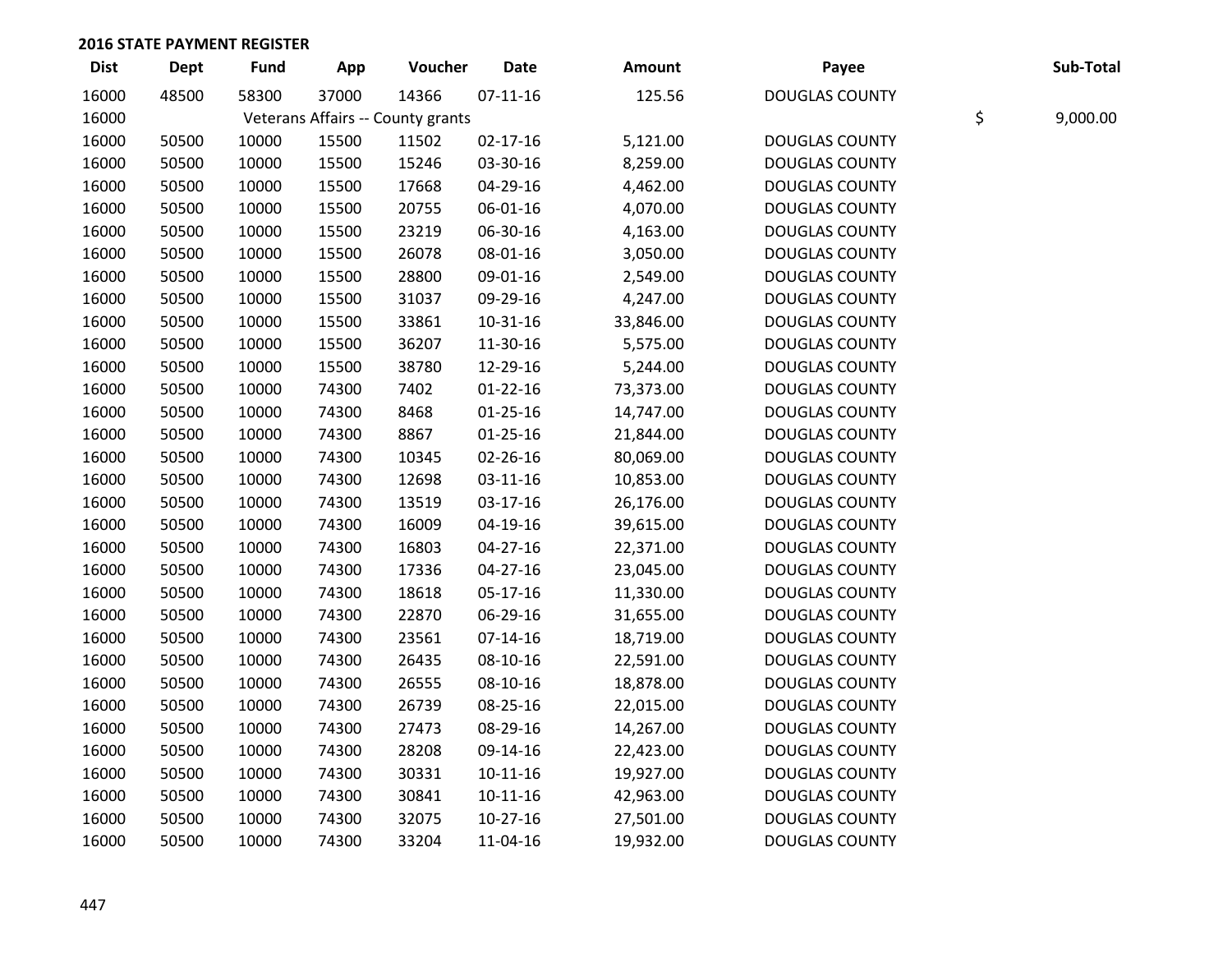| <b>Dist</b> | <b>Dept</b> | <b>Fund</b> | App                    | Voucher                                         | <b>Date</b>    | <b>Amount</b> | Payee                 | Sub-Total          |
|-------------|-------------|-------------|------------------------|-------------------------------------------------|----------------|---------------|-----------------------|--------------------|
| 16000       | 50500       | 10000       | 74300                  | 34538                                           | 11-18-16       | 22,880.00     | <b>DOUGLAS COUNTY</b> |                    |
| 16000       | 50500       | 10000       | 74300                  | 34552                                           | $11 - 17 - 16$ | 53,449.00     | <b>DOUGLAS COUNTY</b> |                    |
| 16000       | 50500       | 10000       | 74300                  | 34681                                           | $11 - 17 - 16$ | 35,028.00     | <b>DOUGLAS COUNTY</b> |                    |
| 16000       | 50500       | 10000       | 74300                  | 35107                                           | $11 - 17 - 16$ | 12,498.00     | <b>DOUGLAS COUNTY</b> |                    |
| 16000       | 50500       | 10000       | 74300                  | 35108                                           | $11 - 17 - 16$ | 27,019.00     | <b>DOUGLAS COUNTY</b> |                    |
| 16000       | 50500       | 10000       | 74300                  | 35584                                           | 12-05-16       | 20,520.00     | <b>DOUGLAS COUNTY</b> |                    |
| 16000       | 50500       | 10000       | 74300                  | 36783                                           | 12-12-16       | 72,788.00     | <b>DOUGLAS COUNTY</b> |                    |
| 16000       | 50500       | 10000       | 74300                  | 36785                                           | 12-12-16       | 24,444.00     | <b>DOUGLAS COUNTY</b> |                    |
| 16000       | 50500       | 10000       | 74300                  | 37920                                           | 12-27-16       | 15,930.00     | <b>DOUGLAS COUNTY</b> |                    |
| 16000       |             |             |                        | Administration -- Federal aid, local assistance |                |               |                       | \$<br>949,436.00   |
| 16000       | 50500       | 23500       | 37100                  | 11502                                           | $02 - 17 - 16$ | 4,474.00      | <b>DOUGLAS COUNTY</b> |                    |
| 16000       | 50500       | 23500       | 37100                  | 15246                                           | 03-30-16       | 7,216.00      | <b>DOUGLAS COUNTY</b> |                    |
| 16000       | 50500       | 23500       | 37100                  | 17668                                           | 04-29-16       | 3,899.00      | <b>DOUGLAS COUNTY</b> |                    |
| 16000       | 50500       | 23500       | 37100                  | 20755                                           | 06-01-16       | 3,557.00      | <b>DOUGLAS COUNTY</b> |                    |
| 16000       | 50500       | 23500       | 37100                  | 23219                                           | 06-30-16       | 3,637.00      | <b>DOUGLAS COUNTY</b> |                    |
| 16000       | 50500       | 23500       | 37100                  | 26078                                           | 08-01-16       | 2,664.00      | <b>DOUGLAS COUNTY</b> |                    |
| 16000       | 50500       | 23500       | 37100                  | 28800                                           | 09-01-16       | 1,395.00      | <b>DOUGLAS COUNTY</b> |                    |
| 16000       | 50500       | 23500       | 37100                  | 31037                                           | 09-29-16       | 2,325.00      | <b>DOUGLAS COUNTY</b> |                    |
| 16000       | 50500       | 23500       | 37100                  | 33861                                           | 10-31-16       | 5,049.00      | <b>DOUGLAS COUNTY</b> |                    |
| 16000       | 50500       | 23500       | 37100                  | 36207                                           | 11-30-16       | 4,425.00      | <b>DOUGLAS COUNTY</b> |                    |
| 16000       | 50500       | 23500       | 37100                  | 38780                                           | 12-29-16       | 4,163.00      | <b>DOUGLAS COUNTY</b> |                    |
| 16000       |             |             |                        | Administration -- Low-income assistance grants  |                |               |                       | \$<br>42,804.00    |
| 16000       | 50500       | 26900       | 16600                  | 13208                                           | 03-23-16       | 1,000.00      | <b>DOUGLAS COUNTY</b> |                    |
| 16000       | 50500       | 26900       | 16600                  | 15327                                           | 04-08-16       | 44,248.00     | <b>DOUGLAS COUNTY</b> |                    |
| 16000       | 50500       | 26900       | 16600                  | 22441                                           | $07 - 25 - 16$ | 25,000.00     | <b>DOUGLAS COUNTY</b> |                    |
| 16000       |             |             | Administration -- Land |                                                 |                |               |                       | \$<br>70,248.00    |
| 16000       | 83500       | 10000       | 10500                  | 5751                                            | $07 - 25 - 16$ | 331,135.86    | <b>DOUGLAS COUNTY</b> |                    |
| 16000       | 83500       | 10000       | 10500                  | 13271                                           | $11 - 21 - 16$ | 1,817,107.81  | <b>DOUGLAS COUNTY</b> |                    |
| 16000       |             |             |                        | Revenue -- County and Municipal Aid             |                |               |                       | \$<br>2,148,243.67 |
| 16000       | 83500       | 10000       | 10900                  | 7208                                            | 07-25-16       | 25,796.00     | <b>DOUGLAS COUNTY</b> |                    |
| 16000       |             |             |                        | Revenue -- State Aid, Tax Exempt Proprty        |                |               |                       | \$<br>25,796.00    |
| 16000       | 83500       | 10000       | 11000                  | 13271                                           | $11 - 21 - 16$ | 61,127.43     | <b>DOUGLAS COUNTY</b> |                    |
| 16000       |             |             |                        | Revenue -- Public Utility Distribution          |                |               |                       | \$<br>61,127.43    |
| 16000       | 83500       | 10000       | 30200                  | 5016                                            | $07 - 25 - 16$ | 1,325,286.16  | <b>DOUGLAS COUNTY</b> |                    |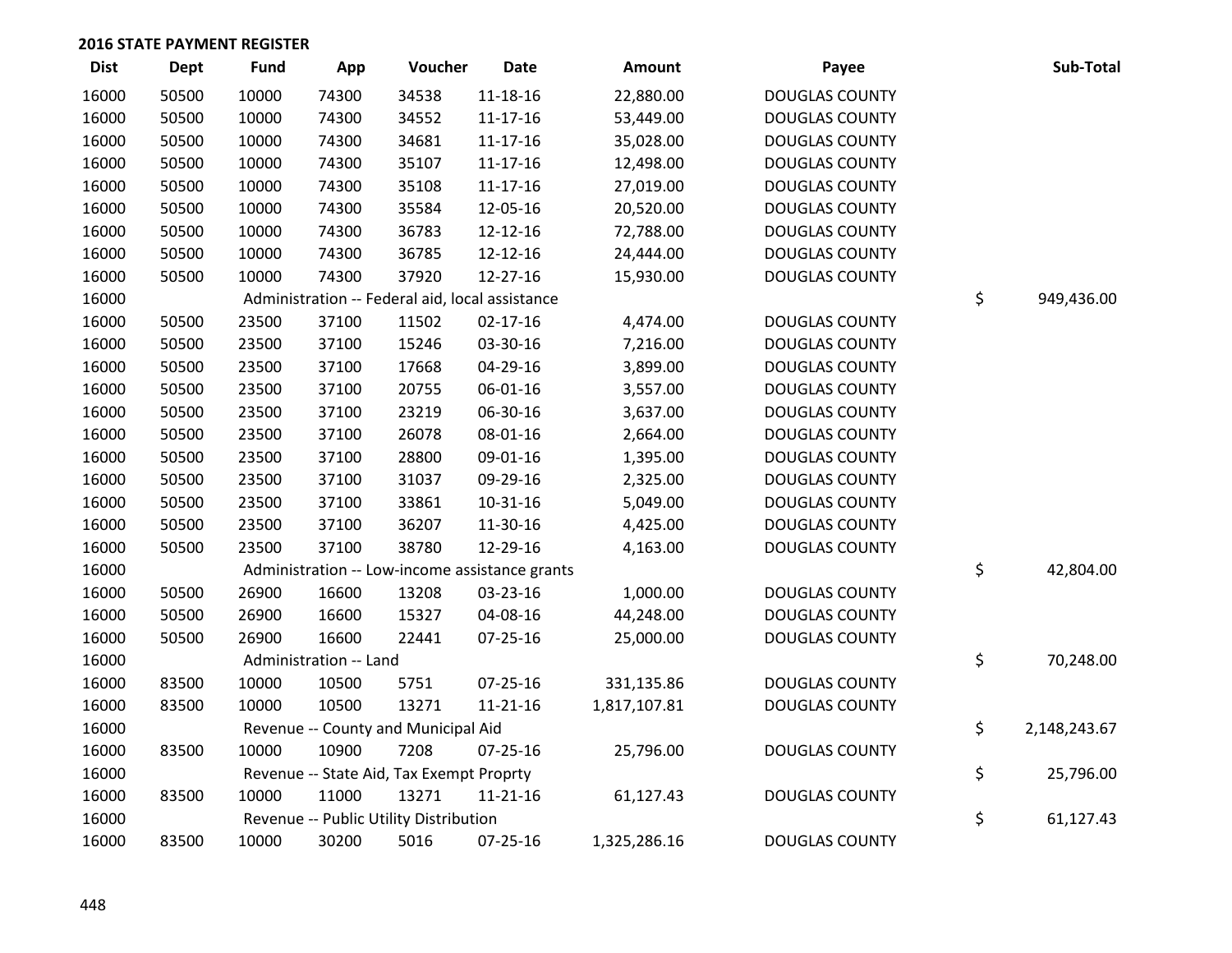| <b>Dist</b> | Dept  | <b>Fund</b> | App                                  | Voucher                                             | <b>Date</b>    | Amount       | Payee                   | Sub-Total           |
|-------------|-------|-------------|--------------------------------------|-----------------------------------------------------|----------------|--------------|-------------------------|---------------------|
| 16000       | 83500 | 10000       | 30200                                | 5160                                                | $07 - 25 - 16$ | 5,798,054.62 | <b>DOUGLAS COUNTY</b>   |                     |
| 16000       |       |             |                                      | Revenue -- School Lvy Tx/First Dollar Cr            |                |              |                         | \$<br>7,123,340.78  |
| 16000       | 83500 | 52100       | 36300                                | 3419                                                | 03-29-16       | 1,131,750.80 | <b>DOUGLAS COUNTY</b>   |                     |
| 16000       |       |             |                                      | Revenue -- Lottery & Gaming Credit                  |                |              |                         | \$<br>1,131,750.80  |
| 16000       |       |             | <b>District Total Appropriations</b> |                                                     |                |              |                         | \$<br>17,475,970.90 |
| 16002       | 16500 | 10000       | 22500                                | 3791                                                | 06-27-16       | 2,934.79     | <b>TOWN OF AMNICON</b>  |                     |
| 16002       |       |             |                                      | Safety & Prof Services -- Fire dues distribution    |                |              |                         | \$<br>2,934.79      |
| 16002       | 37000 | 10000       | 50300                                | 45431                                               | $04 - 21 - 16$ | 478.38       | TOWN OF AMNICON         |                     |
| 16002       |       |             |                                      | Natural Resources -- Aids in lieu of taxes - gener  |                |              |                         | \$<br>478.38        |
| 16002       | 37000 | 21200       | 16600                                | 63222                                               | 06-20-16       | 123.38       | <b>TOWN OF AMNICON</b>  |                     |
| 16002       |       |             |                                      | Natural Resources -- Gen program ops-state funds-FR |                |              |                         | \$<br>123.38        |
| 16002       | 37000 | 21200       | 57100                                | 63222                                               | 06-20-16       | 55.44        | <b>TOWN OF AMNICON</b>  |                     |
| 16002       |       |             |                                      | Natural Resources -- ResAids - cnty forst, cl & mfl |                |              |                         | \$<br>55.44         |
| 16002       | 37000 | 21200       | 57900                                | 45430                                               | $04 - 21 - 16$ | 244.58       | <b>TOWN OF AMNICON</b>  |                     |
| 16002       |       |             |                                      | Natural Resources -- Aids in lieu of taxes - sum s  |                |              |                         | \$<br>244.58        |
| 16002       | 39500 | 21100       | 19100                                | 617                                                 | 07-05-16       | 26,011.12    | TOWN OF AMNICON         |                     |
| 16002       | 39500 | 21100       | 19100                                | 29689                                               | 10-03-16       | 26,011.14    | <b>TOWN OF AMNICON</b>  |                     |
| 16002       | 39500 | 21100       | 19100                                | 76436                                               | $01 - 04 - 16$ | 26,011.12    | TOWN OF AMNICON         |                     |
| 16002       | 39500 | 21100       | 19100                                | 84436                                               | 04-04-16       | 26,011.12    | <b>TOWN OF AMNICON</b>  |                     |
| 16002       |       |             |                                      | Transportation -- Trns Aids To Mnc.-Sf              |                |              |                         | \$<br>104,044.50    |
| 16002       | 83500 | 10000       | 10500                                | 5729                                                | $07 - 25 - 16$ | 6,905.72     | <b>TOWN OF AMNICON</b>  |                     |
| 16002       | 83500 | 10000       | 10500                                | 13249                                               | $11 - 21 - 16$ | 38,566.09    | <b>TOWN OF AMNICON</b>  |                     |
| 16002       |       |             |                                      | Revenue -- County and Municipal Aid                 |                |              |                         | \$<br>45,471.81     |
| 16002       | 83500 | 10000       | 10900                                | 7682                                                | $07 - 25 - 16$ | 5.00         | <b>TOWN OF AMNICON</b>  |                     |
| 16002       |       |             |                                      | Revenue -- State Aid, Tax Exempt Proprty            |                |              |                         | \$<br>5.00          |
| 16002       | 83500 | 10000       | 11000                                | 13249                                               | $11 - 21 - 16$ | 556.10       | <b>TOWN OF AMNICON</b>  |                     |
| 16002       |       |             |                                      | Revenue -- Public Utility Distribution              |                |              |                         | \$<br>556.10        |
| 16002       | 83500 | 10000       | 50100                                | 2495                                                | $01-29-16$     | 625.06       | <b>TOWN OF AMNICON</b>  |                     |
| 16002       |       |             |                                      | Revenue -- Payments for municipal svcs              |                |              |                         | \$<br>625.06        |
| 16002       |       |             | <b>District Total Appropriations</b> |                                                     |                |              |                         | \$<br>154,539.04    |
| 16004       | 16500 | 10000       | 22500                                | 3792                                                | 06-27-16       | 1,943.10     | BENNETT, TOWN OF        |                     |
| 16004       |       |             |                                      | Safety & Prof Services -- Fire dues distribution    |                |              |                         | \$<br>1,943.10      |
| 16004       | 37000 | 10000       | 50300                                | 29132                                               | $02 - 12 - 16$ | 258.02       | BENNETT, TOWN OF        |                     |
| 16004       | 37000 | 10000       | 50300                                | 29133                                               | $02 - 12 - 16$ | 2,316.42     | <b>BENNETT, TOWN OF</b> |                     |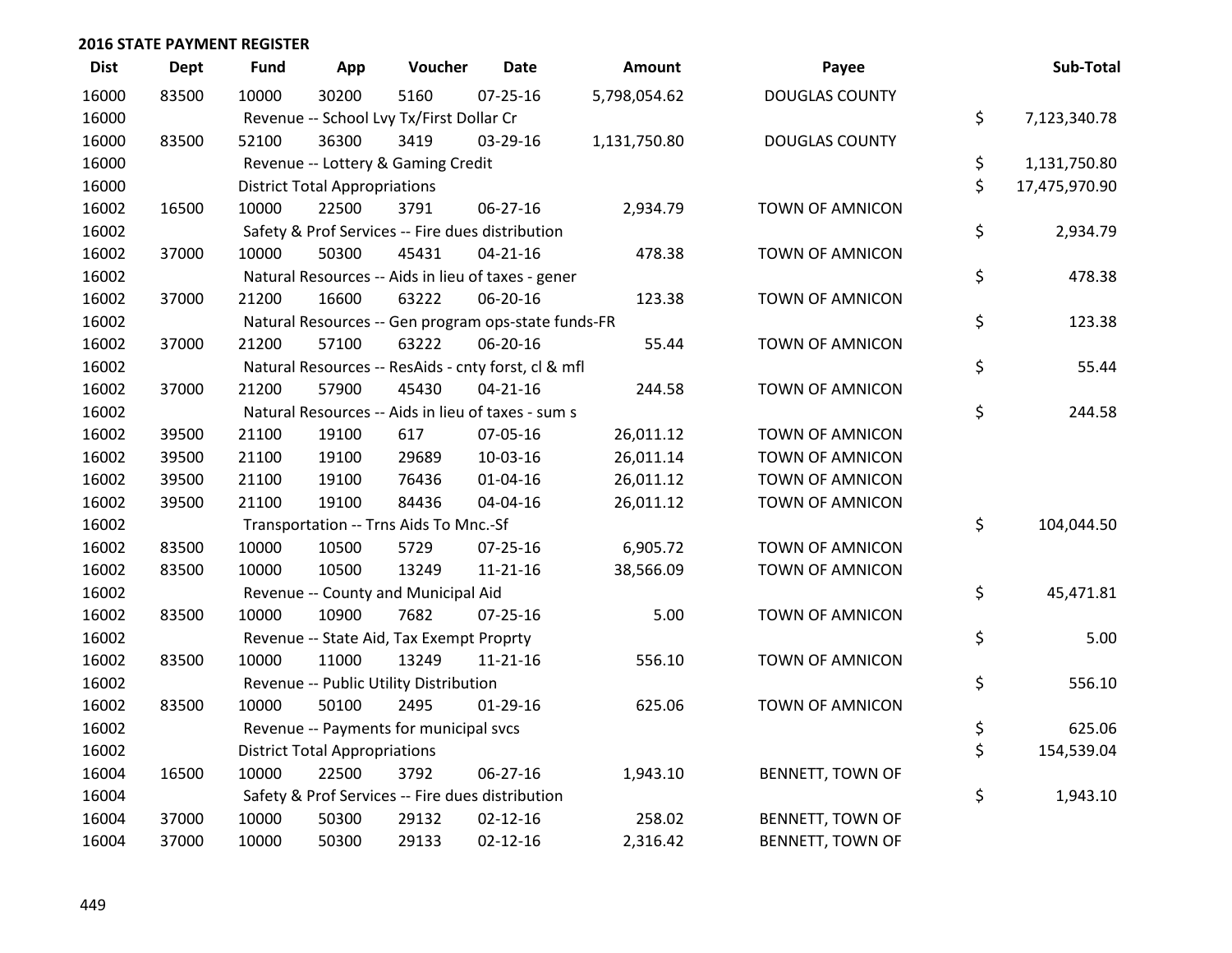| <b>Dist</b> | Dept  | Fund  | App                                  | Voucher                                  | Date                                                | Amount    | Payee                   | Sub-Total        |
|-------------|-------|-------|--------------------------------------|------------------------------------------|-----------------------------------------------------|-----------|-------------------------|------------------|
| 16004       |       |       |                                      |                                          | Natural Resources -- Aids in lieu of taxes - gener  |           |                         | \$<br>2,574.44   |
| 16004       | 37000 | 21200 | 16600                                | 63223                                    | 06-20-16                                            | 398.29    | BENNETT, TOWN OF        |                  |
| 16004       |       |       |                                      |                                          | Natural Resources -- Gen program ops-state funds-FR |           |                         | \$<br>398.29     |
| 16004       | 37000 | 21200 | 57100                                | 63223                                    | 06-20-16                                            | 2,986.88  | BENNETT, TOWN OF        |                  |
| 16004       |       |       |                                      |                                          | Natural Resources -- ResAids - cnty forst, cl & mfl |           |                         | \$<br>2,986.88   |
| 16004       | 37000 | 21200 | 57900                                | 46311                                    | $04 - 21 - 16$                                      | 2,106.73  | BENNETT, TOWN OF        |                  |
| 16004       |       |       |                                      |                                          | Natural Resources -- Aids in lieu of taxes - sum s  |           |                         | \$<br>2,106.73   |
| 16004       | 37000 | 21200 | 58900                                | 102198                                   | 11-18-16                                            | 1,111.93  | BENNETT, TOWN OF        |                  |
| 16004       |       |       |                                      |                                          | Natural Resources -- Resource aids - distribution o |           |                         | \$<br>1,111.93   |
| 16004       | 39500 | 21100 | 19100                                | 618                                      | 07-05-16                                            | 24,144.93 | BENNETT, TOWN OF        |                  |
| 16004       | 39500 | 21100 | 19100                                | 29690                                    | 10-03-16                                            | 24,144.93 | BENNETT, TOWN OF        |                  |
| 16004       | 39500 | 21100 | 19100                                | 76437                                    | $01 - 04 - 16$                                      | 24,144.93 | <b>TOWN OF BENNETT</b>  |                  |
| 16004       | 39500 | 21100 | 19100                                | 84437                                    | 04-04-16                                            | 24,144.93 | <b>TOWN OF BENNETT</b>  |                  |
| 16004       |       |       |                                      | Transportation -- Trns Aids To Mnc.-Sf   |                                                     |           |                         | \$<br>96,579.72  |
| 16004       | 50500 | 10000 | 17400                                | 17059                                    | 04-28-16                                            | 29,401.00 | BENNETT, TOWN OF        |                  |
| 16004       |       |       |                                      |                                          | Administration -- HV trans In annual impact fee     |           |                         | \$<br>29,401.00  |
| 16004       | 83500 | 10000 | 10500                                | 5730                                     | 07-25-16                                            | 4,677.62  | BENNETT, TOWN OF        |                  |
| 16004       | 83500 | 10000 | 10500                                | 13250                                    | $11 - 21 - 16$                                      | 26,506.53 | <b>BENNETT, TOWN OF</b> |                  |
| 16004       |       |       |                                      | Revenue -- County and Municipal Aid      |                                                     |           |                         | \$<br>31,184.15  |
| 16004       | 83500 | 10000 | 10900                                | 7683                                     | $07 - 25 - 16$                                      | 33.00     | BENNETT, TOWN OF        |                  |
| 16004       |       |       |                                      | Revenue -- State Aid, Tax Exempt Proprty |                                                     |           |                         | \$<br>33.00      |
| 16004       | 83500 | 10000 | 50100                                | 2496                                     | $01-29-16$                                          | 51.97     | BENNETT, TOWN OF        |                  |
| 16004       |       |       |                                      | Revenue -- Payments for municipal svcs   |                                                     |           |                         | \$<br>51.97      |
| 16004       |       |       | <b>District Total Appropriations</b> |                                          |                                                     |           |                         | \$<br>168,371.21 |
| 16006       | 16500 | 10000 | 22500                                | 3793                                     | 06-27-16                                            | 1,560.69  | <b>TOWN OF BRULE</b>    |                  |
| 16006       |       |       |                                      |                                          | Safety & Prof Services -- Fire dues distribution    |           |                         | \$<br>1,560.69   |
| 16006       | 37000 | 10000 | 50300                                | 29320                                    | $02 - 12 - 16$                                      | 15,159.76 | <b>TOWN OF BRULE</b>    |                  |
| 16006       | 37000 | 10000 | 50300                                | 46925                                    | $04 - 21 - 16$                                      | 4.00      | <b>TOWN OF BRULE</b>    |                  |
| 16006       |       |       |                                      |                                          | Natural Resources -- Aids in lieu of taxes - gener  |           |                         | \$<br>15,163.76  |
| 16006       | 37000 | 21200 | 16600                                | 63224                                    | 06-20-16                                            | 202.46    | <b>TOWN OF BRULE</b>    |                  |
| 16006       |       |       |                                      |                                          | Natural Resources -- Gen program ops-state funds-FR |           |                         | \$<br>202.46     |
| 16006       | 37000 | 21200 | 57100                                | 63224                                    | 06-20-16                                            | 2,136.45  | <b>TOWN OF BRULE</b>    |                  |
| 16006       |       |       |                                      |                                          | Natural Resources -- ResAids - cnty forst, cl & mfl |           |                         | \$<br>2,136.45   |
| 16006       | 37000 | 21200 | 57900                                | 46924                                    | 04-21-16                                            | 11,124.53 | <b>TOWN OF BRULE</b>    |                  |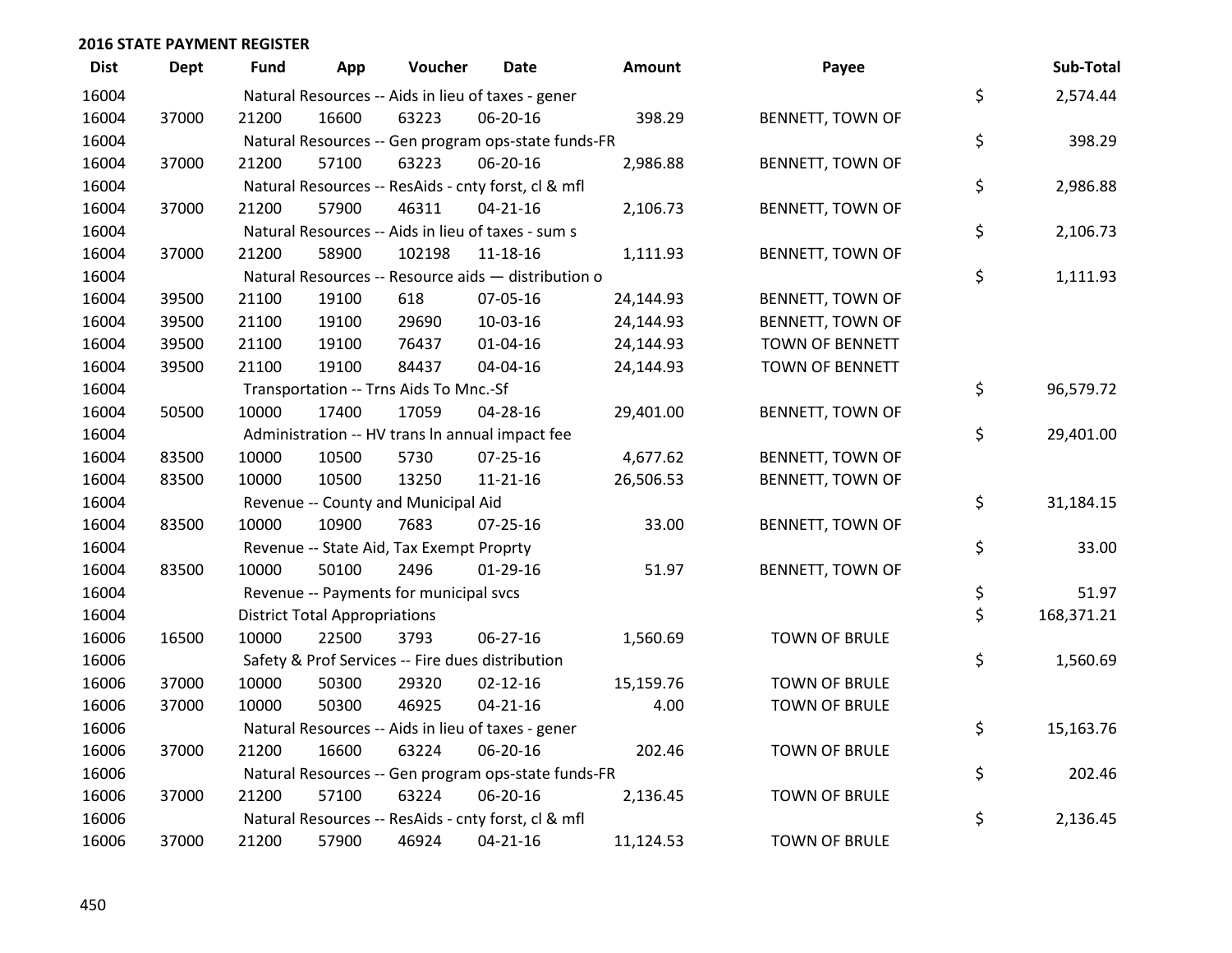| <b>Dist</b> | Dept  | <b>Fund</b> | App                                  | Voucher                                             | <b>Date</b>    | <b>Amount</b> | Payee                | Sub-Total        |
|-------------|-------|-------------|--------------------------------------|-----------------------------------------------------|----------------|---------------|----------------------|------------------|
| 16006       |       |             |                                      | Natural Resources -- Aids in lieu of taxes - sum s  |                |               |                      | \$<br>11,124.53  |
| 16006       | 37000 | 21200       | 58900                                | 102199                                              | 11-18-16       | 460.86        | <b>TOWN OF BRULE</b> |                  |
| 16006       | 37000 | 21200       | 58900                                | 102200                                              | $11 - 18 - 16$ | 1,136.60      | <b>TOWN OF BRULE</b> |                  |
| 16006       |       |             |                                      | Natural Resources -- Resource aids - distribution o |                |               |                      | \$<br>1,597.46   |
| 16006       | 37000 | 21200       | 77900                                | 93744                                               | 09-21-16       | 167,340.00    | <b>TOWN OF BRULE</b> |                  |
| 16006       | 37000 | 21200       | 77900                                | 93747                                               | 09-21-16       | 54,000.00     | <b>TOWN OF BRULE</b> |                  |
| 16006       |       |             |                                      | Natural Resources -- Resource maint develop SP Frst |                |               |                      | \$<br>221,340.00 |
| 16006       | 39500 | 21100       | 19100                                | 619                                                 | 07-05-16       | 38,441.41     | <b>TOWN OF BRULE</b> |                  |
| 16006       | 39500 | 21100       | 19100                                | 29691                                               | 10-03-16       | 38,441.43     | <b>TOWN OF BRULE</b> |                  |
| 16006       | 39500 | 21100       | 19100                                | 76438                                               | 01-04-16       | 38,441.41     | <b>TOWN OF BRULE</b> |                  |
| 16006       | 39500 | 21100       | 19100                                | 84438                                               | 04-04-16       | 38,441.41     | <b>TOWN OF BRULE</b> |                  |
| 16006       |       |             |                                      | Transportation -- Trns Aids To Mnc.-Sf              |                |               |                      | \$<br>153,765.66 |
| 16006       | 83500 | 10000       | 10500                                | 5731                                                | 07-25-16       | 5,800.15      | <b>TOWN OF BRULE</b> |                  |
| 16006       | 83500 | 10000       | 10500                                | 13251                                               | $11 - 21 - 16$ | 32,278.67     | <b>TOWN OF BRULE</b> |                  |
| 16006       |       |             |                                      | Revenue -- County and Municipal Aid                 |                |               |                      | \$<br>38,078.82  |
| 16006       | 83500 | 10000       | 10900                                | 7684                                                | 07-25-16       | 115.00        | <b>TOWN OF BRULE</b> |                  |
| 16006       |       |             |                                      | Revenue -- State Aid, Tax Exempt Proprty            |                |               |                      | \$<br>115.00     |
| 16006       | 83500 | 10000       | 11000                                | 13251                                               | $11 - 21 - 16$ | 589.35        | <b>TOWN OF BRULE</b> |                  |
| 16006       |       |             |                                      | Revenue -- Public Utility Distribution              |                |               |                      | \$<br>589.35     |
| 16006       | 83500 | 10000       | 50100                                | 2497                                                | $01-29-16$     | 716.08        | <b>TOWN OF BRULE</b> |                  |
| 16006       |       |             |                                      | Revenue -- Payments for municipal svcs              |                |               |                      | \$<br>716.08     |
| 16006       |       |             | <b>District Total Appropriations</b> |                                                     |                |               |                      | \$<br>446,390.26 |
| 16008       | 37000 | 10000       | 50300                                | 28815                                               | $02 - 12 - 16$ | 115,532.10    | TOWN OF CLOVERLAND   |                  |
| 16008       | 37000 | 10000       | 50300                                | 28816                                               | $02 - 12 - 16$ | 1,994.00      | TOWN OF CLOVERLAND   |                  |
| 16008       |       |             |                                      | Natural Resources -- Aids in lieu of taxes - gener  |                |               |                      | \$<br>117,526.10 |
| 16008       | 37000 | 21200       | 16600                                | 63225                                               | 06-20-16       | 543.21        | TOWN OF CLOVERLAND   |                  |
| 16008       |       |             |                                      | Natural Resources -- Gen program ops-state funds-FR |                |               |                      | \$<br>543.21     |
| 16008       | 37000 | 21200       | 57100                                | 63225                                               | 06-20-16       | 463.89        | TOWN OF CLOVERLAND   |                  |
| 16008       |       |             |                                      | Natural Resources -- ResAids - cnty forst, cl & mfl |                |               |                      | \$<br>463.89     |
| 16008       | 37000 | 21200       | 57900                                | 45374                                               | $04 - 21 - 16$ | 4,937.95      | TOWN OF CLOVERLAND   |                  |
| 16008       |       |             |                                      | Natural Resources -- Aids in lieu of taxes - sum s  |                |               |                      | \$<br>4,937.95   |
| 16008       | 39500 | 21100       | 19100                                | 620                                                 | 07-05-16       | 23,203.57     | TOWN OF CLOVERLAND   |                  |
| 16008       | 39500 | 21100       | 19100                                | 29692                                               | 10-03-16       | 23,203.59     | TOWN OF CLOVERLAND   |                  |
| 16008       | 39500 | 21100       | 19100                                | 76439                                               | $01 - 04 - 16$ | 23,203.57     | TOWN OF CLOVERLAND   |                  |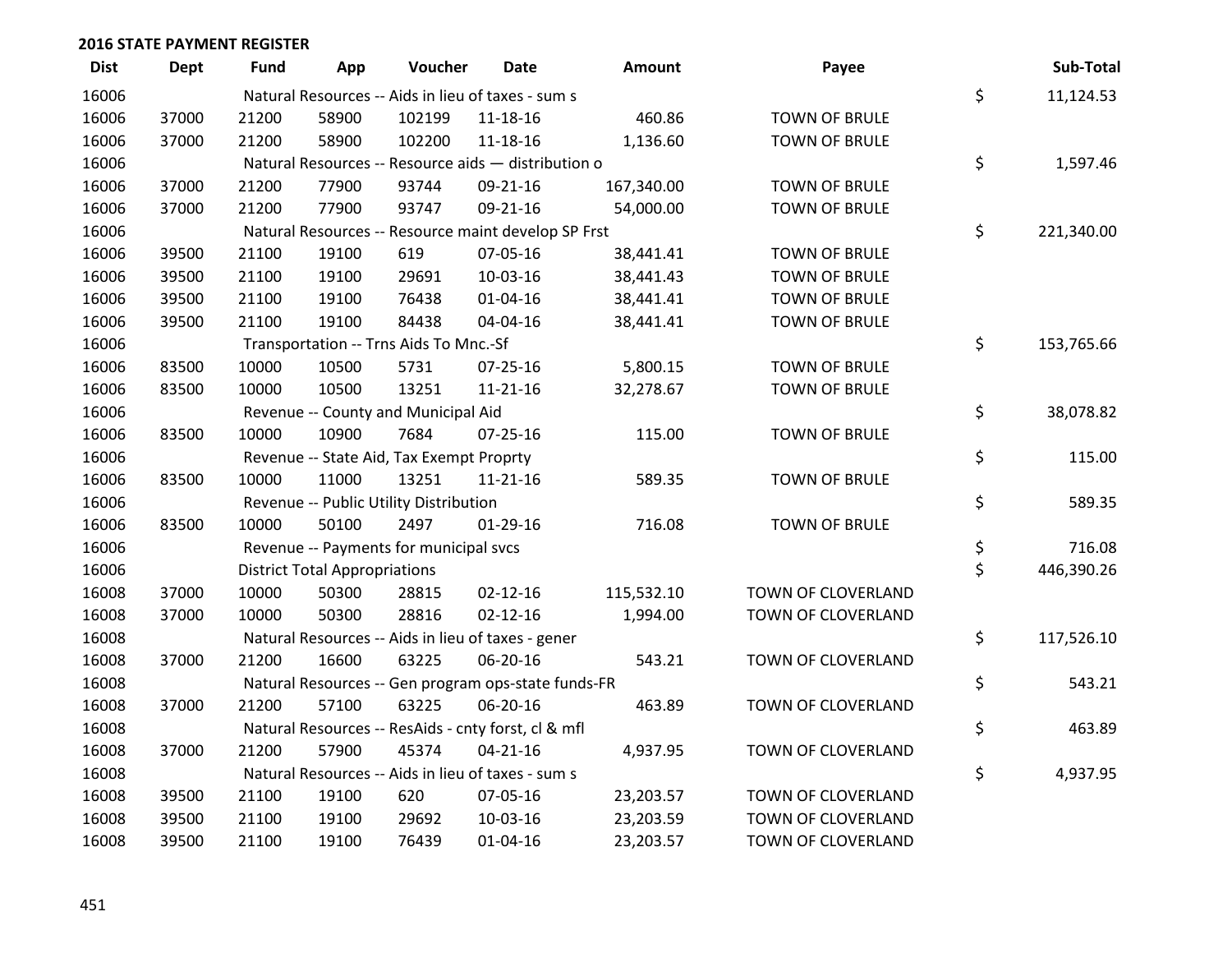| <b>Dist</b> | <b>Dept</b> | <b>Fund</b> | App                                  | Voucher                                             | <b>Date</b>    | <b>Amount</b> | Payee                  | Sub-Total        |
|-------------|-------------|-------------|--------------------------------------|-----------------------------------------------------|----------------|---------------|------------------------|------------------|
| 16008       | 39500       | 21100       | 19100                                | 84439                                               | 04-04-16       | 23,203.57     | TOWN OF CLOVERLAND     |                  |
| 16008       |             |             |                                      | Transportation -- Trns Aids To Mnc.-Sf              |                |               |                        | \$<br>92,814.30  |
| 16008       | 83500       | 10000       | 10500                                | 5732                                                | 07-25-16       | 4,585.83      | TOWN OF CLOVERLAND     |                  |
| 16008       | 83500       | 10000       | 10500                                | 13252                                               | $11 - 21 - 16$ | 25,986.38     | TOWN OF CLOVERLAND     |                  |
| 16008       |             |             |                                      | Revenue -- County and Municipal Aid                 |                |               |                        | \$<br>30,572.21  |
| 16008       | 83500       | 10000       | 10900                                | 7685                                                | $07 - 25 - 16$ | 1.00          | TOWN OF CLOVERLAND     |                  |
| 16008       |             |             |                                      | Revenue -- State Aid, Tax Exempt Proprty            |                |               |                        | \$<br>1.00       |
| 16008       | 83500       | 10000       | 50100                                | 2498                                                | $01-29-16$     | 98.32         | TOWN OF CLOVERLAND     |                  |
| 16008       |             |             |                                      | Revenue -- Payments for municipal svcs              |                |               |                        | \$<br>98.32      |
| 16008       |             |             | <b>District Total Appropriations</b> |                                                     |                |               |                        | \$<br>246,956.98 |
| 16010       | 37000       | 21200       | 16600                                | 63226                                               | 06-20-16       | 1,641.75      | TOWN OF DAIRYLAND      |                  |
| 16010       |             |             |                                      | Natural Resources -- Gen program ops-state funds-FR |                |               |                        | \$<br>1,641.75   |
| 16010       | 37000       | 21200       | 57100                                | 63226                                               | 06-20-16       | 17,559.04     | TOWN OF DAIRYLAND      |                  |
| 16010       |             |             |                                      | Natural Resources -- ResAids - cnty forst, cl & mfl |                |               |                        | \$<br>17,559.04  |
| 16010       | 37000       | 21200       | 58900                                | 102201                                              | 11-18-16       | 578.46        | TOWN OF DAIRYLAND      |                  |
| 16010       | 37000       | 21200       | 58900                                | 102202                                              | 11-18-16       | 1,710.98      | TOWN OF DAIRYLAND      |                  |
| 16010       |             |             |                                      | Natural Resources -- Resource aids - distribution o |                |               |                        | \$<br>2,289.44   |
| 16010       | 39500       | 21100       | 19100                                | 621                                                 | 07-05-16       | 42,961.12     | TOWN OF DAIRYLAND      |                  |
| 16010       | 39500       | 21100       | 19100                                | 29693                                               | 10-03-16       | 42,961.14     | TOWN OF DAIRYLAND      |                  |
| 16010       | 39500       | 21100       | 19100                                | 76440                                               | $01 - 04 - 16$ | 42,961.12     | TOWN OF DAIRYLAND      |                  |
| 16010       | 39500       | 21100       | 19100                                | 84440                                               | 04-04-16       | 42,961.12     | TOWN OF DAIRYLAND      |                  |
| 16010       |             |             |                                      | Transportation -- Trns Aids To Mnc.-Sf              |                |               |                        | \$<br>171,844.50 |
| 16010       | 83500       | 10000       | 10500                                | 5733                                                | 07-25-16       | 1,044.35      | TOWN OF DAIRYLAND      |                  |
| 16010       | 83500       | 10000       | 10500                                | 13253                                               | $11 - 21 - 16$ | 8,622.84      | TOWN OF DAIRYLAND      |                  |
| 16010       |             |             |                                      | Revenue -- County and Municipal Aid                 |                |               |                        | \$<br>9,667.19   |
| 16010       | 83500       | 10000       | 11000                                | 13253                                               | $11 - 21 - 16$ | 380.38        | TOWN OF DAIRYLAND      |                  |
| 16010       |             |             |                                      | Revenue -- Public Utility Distribution              |                |               |                        | \$<br>380.38     |
| 16010       |             |             | <b>District Total Appropriations</b> |                                                     |                |               |                        | \$<br>203,382.30 |
| 16012       | 16500       | 10000       | 22500                                | 3794                                                | 06-28-16       | 2,911.93      | <b>GORDON, TOWN OF</b> |                  |
| 16012       |             |             |                                      | Safety & Prof Services -- Fire dues distribution    |                |               |                        | \$<br>2,911.93   |
| 16012       | 37000       | 10000       | 50300                                | 29170                                               | $02 - 12 - 16$ | 585.43        | <b>GORDON, TOWN OF</b> |                  |
| 16012       | 37000       | 10000       | 50300                                | 29171                                               | $02 - 12 - 16$ | 200.75        | <b>GORDON, TOWN OF</b> |                  |
| 16012       | 37000       | 10000       | 50300                                | 46447                                               | $04 - 21 - 16$ | 463.27        | GORDON, TOWN OF        |                  |
| 16012       |             |             |                                      | Natural Resources -- Aids in lieu of taxes - gener  |                |               |                        | \$<br>1,249.45   |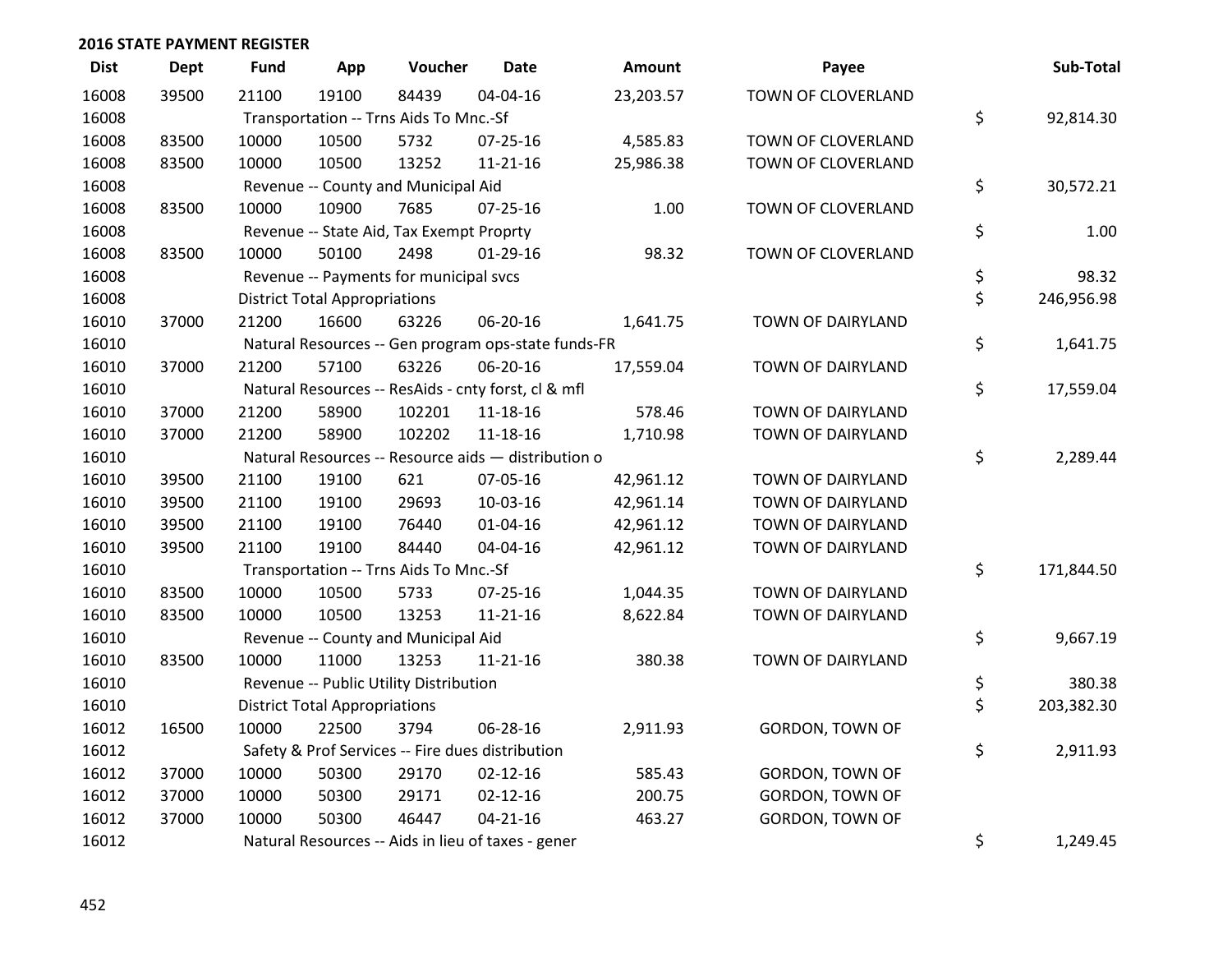| <b>Dist</b> | <b>Dept</b> | <b>Fund</b> | App                                  | Voucher                                             | <b>Date</b>    | Amount    | Payee                    | Sub-Total        |
|-------------|-------------|-------------|--------------------------------------|-----------------------------------------------------|----------------|-----------|--------------------------|------------------|
| 16012       | 37000       | 21200       | 16600                                | 63227                                               | $06 - 21 - 16$ | 793.58    | <b>GORDON, TOWN OF</b>   |                  |
| 16012       |             |             |                                      | Natural Resources -- Gen program ops-state funds-FR |                |           |                          | \$<br>793.58     |
| 16012       | 37000       | 21200       | 57100                                | 63227                                               | 06-21-16       | 20,526.78 | GORDON, TOWN OF          |                  |
| 16012       |             |             |                                      | Natural Resources -- ResAids - cnty forst, cl & mfl |                |           |                          | \$<br>20,526.78  |
| 16012       | 37000       | 21200       | 57900                                | 46446                                               | $04 - 21 - 16$ | 140.80    | GORDON, TOWN OF          |                  |
| 16012       | 37000       | 21200       | 57900                                | 46448                                               | $04 - 21 - 16$ | 4.40      | <b>GORDON, TOWN OF</b>   |                  |
| 16012       |             |             |                                      | Natural Resources -- Aids in lieu of taxes - sum s  |                |           |                          | \$<br>145.20     |
| 16012       | 37000       | 21200       | 58900                                | 102203                                              | 11-18-16       | 1,022.78  | <b>GORDON, TOWN OF</b>   |                  |
| 16012       | 37000       | 21200       | 58900                                | 102204                                              | 11-18-16       | 23,613.68 | GORDON, TOWN OF          |                  |
| 16012       |             |             |                                      | Natural Resources -- Resource aids - distribution o |                |           |                          | \$<br>24,636.46  |
| 16012       | 39500       | 21100       | 19100                                | 622                                                 | 07-05-16       | 83,180.55 | GORDON, TOWN OF          |                  |
| 16012       | 39500       | 21100       | 19100                                | 29694                                               | 10-03-16       | 83,180.55 | <b>GORDON, TOWN OF</b>   |                  |
| 16012       | 39500       | 21100       | 19100                                | 76441                                               | $01 - 04 - 16$ | 83,180.55 | TOWN OF GORDON           |                  |
| 16012       | 39500       | 21100       | 19100                                | 84441                                               | 04-04-16       | 83,180.55 | TOWN OF GORDON           |                  |
| 16012       |             |             |                                      | Transportation -- Trns Aids To Mnc.-Sf              |                |           |                          | \$<br>332,722.20 |
| 16012       | 43500       | 10000       | 11900                                | 72471                                               | 09-02-16       | 5,205.31  | GORDON, TOWN OF          |                  |
| 16012       |             |             |                                      | Health Services -- Emergency medical services, ai   |                |           |                          | \$<br>5,205.31   |
| 16012       | 50500       | 10000       | 17400                                | 17060                                               | 04-28-16       | 28,176.00 | GORDON, TOWN OF          |                  |
| 16012       |             |             |                                      | Administration -- HV trans In annual impact fee     |                |           |                          | \$<br>28,176.00  |
| 16012       | 83500       | 10000       | 10500                                | 5734                                                | 07-25-16       | 2,569.29  | GORDON, TOWN OF          |                  |
| 16012       | 83500       | 10000       | 10500                                | 13254                                               | 11-21-16       | 10,574.71 | <b>GORDON, TOWN OF</b>   |                  |
| 16012       |             |             |                                      | Revenue -- County and Municipal Aid                 |                |           |                          | \$<br>13,144.00  |
| 16012       | 83500       | 10000       | 10900                                | 7686                                                | 07-25-16       | 31.00     | GORDON, TOWN OF          |                  |
| 16012       |             |             |                                      | Revenue -- State Aid, Tax Exempt Proprty            |                |           |                          | \$<br>31.00      |
| 16012       | 83500       | 10000       | 11000                                | 13254                                               | $11 - 21 - 16$ | 1,899.52  | <b>GORDON, TOWN OF</b>   |                  |
| 16012       |             |             |                                      | Revenue -- Public Utility Distribution              |                |           |                          | \$<br>1,899.52   |
| 16012       | 83500       | 10000       | 50100                                | 2499                                                | $01-29-16$     | 11,017.33 | <b>GORDON, TOWN OF</b>   |                  |
| 16012       |             |             |                                      | Revenue -- Payments for municipal svcs              |                |           |                          | \$<br>11,017.33  |
| 16012       |             |             | <b>District Total Appropriations</b> |                                                     |                |           |                          | \$<br>442,458.76 |
| 16014       | 16500       | 10000       | 22500                                | 3795                                                | 06-28-16       | 2,657.96  | TOWN OF HAWTHORNE        |                  |
| 16014       |             |             |                                      | Safety & Prof Services -- Fire dues distribution    |                |           |                          | \$<br>2,657.96   |
| 16014       | 37000       | 10000       | 50300                                | 30771                                               | $02 - 17 - 16$ | 4,973.66  | <b>TOWN OF HAWTHORNE</b> |                  |
| 16014       |             |             |                                      | Natural Resources -- Aids in lieu of taxes - gener  |                |           |                          | \$<br>4,973.66   |
| 16014       | 37000       | 21200       | 16600                                | 63228                                               | 06-21-16       | 100.14    | <b>TOWN OF HAWTHORNE</b> |                  |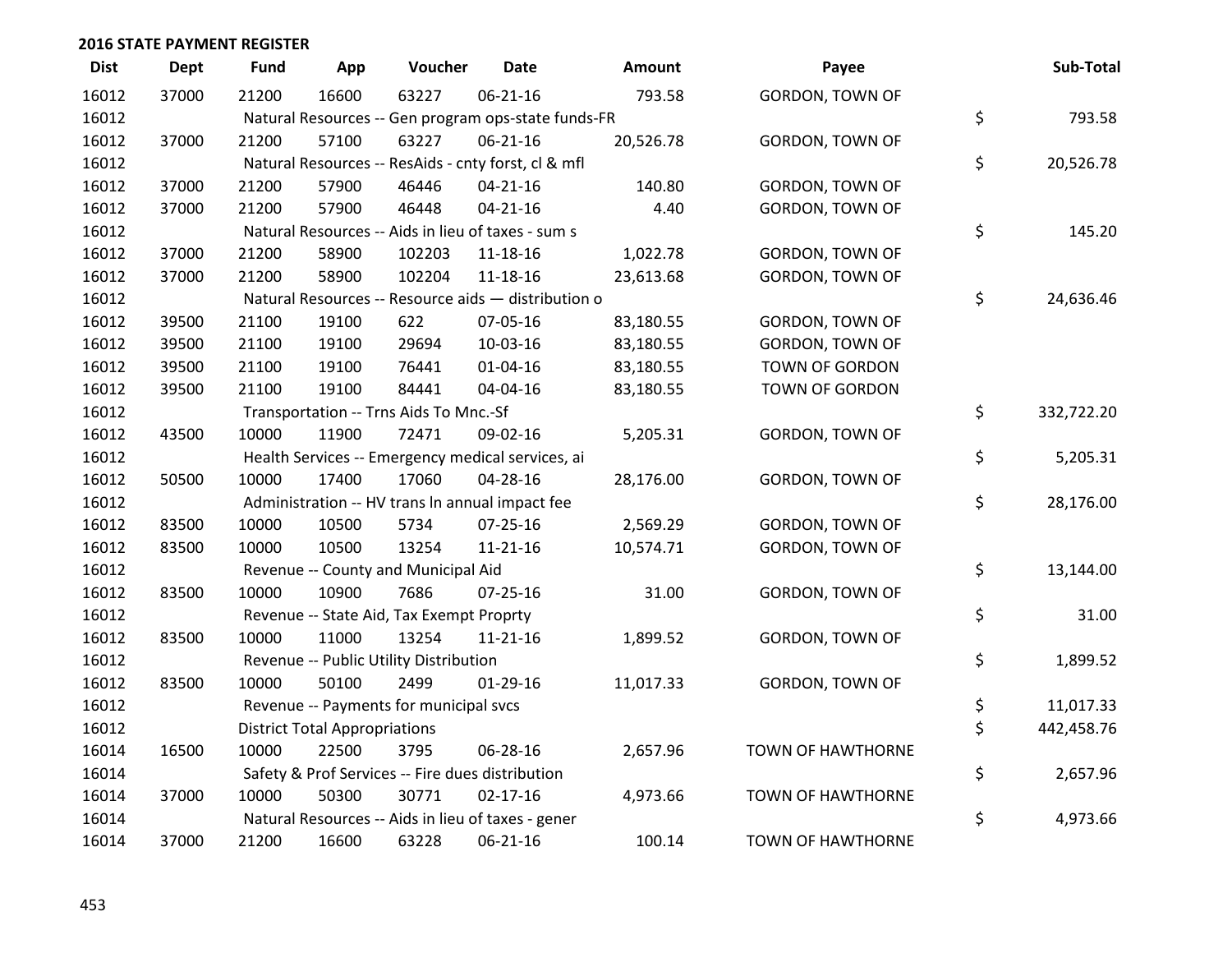| <b>Dist</b> | <b>Dept</b> | <b>Fund</b> | App                                  | Voucher                                          | <b>Date</b>                                         | <b>Amount</b> | Payee                    | Sub-Total        |
|-------------|-------------|-------------|--------------------------------------|--------------------------------------------------|-----------------------------------------------------|---------------|--------------------------|------------------|
| 16014       |             |             |                                      |                                                  | Natural Resources -- Gen program ops-state funds-FR |               |                          | \$<br>100.14     |
| 16014       | 37000       | 21200       | 57100                                | 63228                                            | 06-21-16                                            | 1,932.57      | TOWN OF HAWTHORNE        |                  |
| 16014       |             |             |                                      |                                                  | Natural Resources -- ResAids - cnty forst, cl & mfl |               |                          | \$<br>1,932.57   |
| 16014       | 37000       | 21200       | 57900                                | 46460                                            | $04 - 22 - 16$                                      | 1.85          | <b>TOWN OF HAWTHORNE</b> |                  |
| 16014       |             |             |                                      |                                                  | Natural Resources -- Aids in lieu of taxes - sum s  |               |                          | \$<br>1.85       |
| 16014       | 39500       | 21100       | 19100                                | 623                                              | 07-05-16                                            | 24,260.53     | <b>TOWN OF HAWTHORNE</b> |                  |
| 16014       | 39500       | 21100       | 19100                                | 29695                                            | 10-03-16                                            | 24,260.55     | TOWN OF HAWTHORNE        |                  |
| 16014       | 39500       | 21100       | 19100                                | 76442                                            | $01 - 04 - 16$                                      | 24,260.53     | <b>TOWN OF HAWTHORNE</b> |                  |
| 16014       | 39500       | 21100       | 19100                                | 84442                                            | 04-04-16                                            | 24,260.53     | TOWN OF HAWTHORNE        |                  |
| 16014       |             |             |                                      | Transportation -- Trns Aids To Mnc.-Sf           |                                                     |               |                          | \$<br>97,042.14  |
| 16014       | 46500       | 27200       | 36500                                | 11959                                            | 06-24-16                                            | 3,545.12      | TOWN OF HAWTHORNE        |                  |
| 16014       |             |             |                                      | Military Affairs -- Major disaster assist; PIF   |                                                     |               |                          | \$<br>3,545.12   |
| 16014       | 50500       | 10000       | 17400                                | 17061                                            | 04-28-16                                            | 4,054.00      | TOWN OF HAWTHORNE        |                  |
| 16014       |             |             |                                      |                                                  | Administration -- HV trans In annual impact fee     |               |                          | \$<br>4,054.00   |
| 16014       | 83500       | 10000       | 10500                                | 5735                                             | $07 - 25 - 16$                                      | 8,366.58      | TOWN OF HAWTHORNE        |                  |
| 16014       | 83500       | 10000       | 10500                                | 13255                                            | $11 - 21 - 16$                                      | 47,410.60     | TOWN OF HAWTHORNE        |                  |
| 16014       |             |             |                                      | Revenue -- County and Municipal Aid              |                                                     |               |                          | \$<br>55,777.18  |
| 16014       | 83500       | 10000       | 10900                                | 7687                                             | $07 - 25 - 16$                                      | 27.00         | TOWN OF HAWTHORNE        |                  |
| 16014       |             |             |                                      | Revenue -- State Aid, Tax Exempt Proprty         |                                                     |               |                          | \$<br>27.00      |
| 16014       |             |             | <b>District Total Appropriations</b> |                                                  |                                                     |               |                          | \$<br>170,111.62 |
| 16016       | 16500       | 10000       | 22500                                | 5160                                             | 07-06-16                                            | 1,417.54      | <b>TOWN OF HIGHLAND</b>  |                  |
| 16016       |             |             |                                      | Safety & Prof Services -- Fire dues distribution |                                                     |               |                          | \$<br>1,417.54   |
| 16016       | 37000       | 10000       | 50300                                | 29174                                            | $02 - 12 - 16$                                      | 6,939.05      | TOWN OF HIGHLAND         |                  |
| 16016       |             |             |                                      |                                                  | Natural Resources -- Aids in lieu of taxes - gener  |               |                          | \$<br>6,939.05   |
| 16016       | 37000       | 21200       | 16600                                | 63229                                            | 06-20-16                                            | 348.60        | <b>TOWN OF HIGHLAND</b>  |                  |
| 16016       |             |             |                                      |                                                  | Natural Resources -- Gen program ops-state funds-FR |               |                          | \$<br>348.60     |
| 16016       | 37000       | 21200       | 57100                                | 63229                                            | 06-20-16                                            | 5,583.70      | <b>TOWN OF HIGHLAND</b>  |                  |
| 16016       |             |             |                                      |                                                  | Natural Resources -- ResAids - cnty forst, cl & mfl |               |                          | \$<br>5,583.70   |
| 16016       | 37000       | 21200       | 57900                                | 46461                                            | $04 - 21 - 16$                                      | 9,442.62      | <b>TOWN OF HIGHLAND</b>  |                  |
| 16016       |             |             |                                      |                                                  | Natural Resources -- Aids in lieu of taxes - sum s  |               |                          | \$<br>9,442.62   |
| 16016       | 37000       | 21200       | 58900                                | 102205                                           | 11-18-16                                            | 24,760.68     | <b>TOWN OF HIGHLAND</b>  |                  |
| 16016       |             |             |                                      |                                                  | Natural Resources -- Resource aids - distribution o |               |                          | \$<br>24,760.68  |
| 16016       | 39500       | 21100       | 19100                                | 624                                              | 07-05-16                                            | 52,778.69     | <b>TOWN OF HIGHLAND</b>  |                  |
| 16016       | 39500       | 21100       | 19100                                | 29696                                            | 10-03-16                                            | 52,778.71     | <b>TOWN OF HIGHLAND</b>  |                  |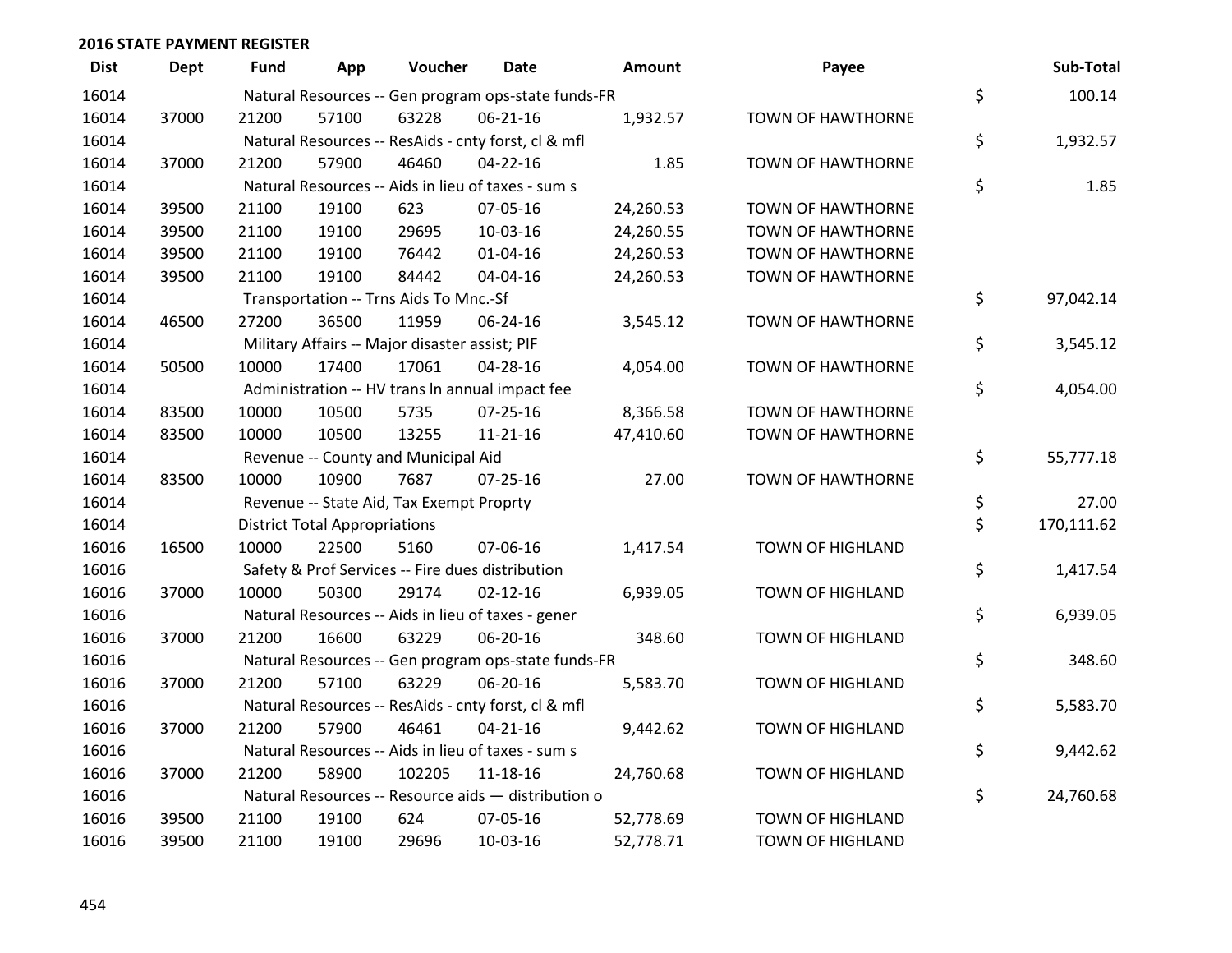| <b>Dist</b> | Dept  | <b>Fund</b> | App                                  | Voucher                                  | <b>Date</b>                                         | <b>Amount</b> | Payee                   | Sub-Total        |
|-------------|-------|-------------|--------------------------------------|------------------------------------------|-----------------------------------------------------|---------------|-------------------------|------------------|
| 16016       | 39500 | 21100       | 19100                                | 76443                                    | $01 - 04 - 16$                                      | 52,778.69     | <b>TOWN OF HIGHLAND</b> |                  |
| 16016       | 39500 | 21100       | 19100                                | 84443                                    | 04-04-16                                            | 52,778.69     | <b>TOWN OF HIGHLAND</b> |                  |
| 16016       |       |             |                                      | Transportation -- Trns Aids To Mnc.-Sf   |                                                     |               |                         | \$<br>211,114.78 |
| 16016       | 83500 | 10000       | 10500                                | 5736                                     | 07-25-16                                            | 972.13        | TOWN OF HIGHLAND        |                  |
| 16016       | 83500 | 10000       | 10500                                | 13256                                    | $11 - 21 - 16$                                      | 5,508.76      | <b>TOWN OF HIGHLAND</b> |                  |
| 16016       |       |             |                                      | Revenue -- County and Municipal Aid      |                                                     |               |                         | \$<br>6,480.89   |
| 16016       | 83500 | 10000       | 10900                                | 7688                                     | $07 - 25 - 16$                                      | 4.00          | <b>TOWN OF HIGHLAND</b> |                  |
| 16016       |       |             |                                      | Revenue -- State Aid, Tax Exempt Proprty |                                                     |               |                         | \$<br>4.00       |
| 16016       | 83500 | 10000       | 50100                                | 2500                                     | $01-29-16$                                          | 293.72        | <b>TOWN OF HIGHLAND</b> |                  |
| 16016       |       |             |                                      | Revenue -- Payments for municipal svcs   |                                                     |               |                         | \$<br>293.72     |
| 16016       |       |             | <b>District Total Appropriations</b> |                                          |                                                     |               |                         | \$<br>266,385.58 |
| 16018       | 16500 | 10000       | 22500                                | 5161                                     | 07-06-16                                            | 1,750.38      | TOWN OF LAKESIDE        |                  |
| 16018       |       |             |                                      |                                          | Safety & Prof Services -- Fire dues distribution    |               |                         | \$<br>1,750.38   |
| 16018       | 37000 | 21200       | 16600                                | 63230                                    | 06-20-16                                            | 238.94        | <b>TOWN OF LAKESIDE</b> |                  |
| 16018       |       |             |                                      |                                          | Natural Resources -- Gen program ops-state funds-FR |               |                         | \$<br>238.94     |
| 16018       | 37000 | 21200       | 57100                                | 63230                                    | 06-20-16                                            | 211.37        | TOWN OF LAKESIDE        |                  |
| 16018       |       |             |                                      |                                          | Natural Resources -- ResAids - cnty forst, cl & mfl |               |                         | \$<br>211.37     |
| 16018       | 39500 | 21100       | 19100                                | 625                                      | 07-05-16                                            | 27,282.78     | TOWN OF LAKESIDE        |                  |
| 16018       | 39500 | 21100       | 19100                                | 29697                                    | 10-03-16                                            | 27,282.78     | <b>TOWN OF LAKESIDE</b> |                  |
| 16018       | 39500 | 21100       | 19100                                | 76444                                    | 01-04-16                                            | 27,282.78     | TOWN OF LAKESIDE        |                  |
| 16018       | 39500 | 21100       | 19100                                | 84444                                    | 04-04-16                                            | 27,282.78     | TOWN OF LAKESIDE        |                  |
| 16018       |       |             |                                      | Transportation -- Trns Aids To Mnc.-Sf   |                                                     |               |                         | \$<br>109,131.12 |
| 16018       | 83500 | 10000       | 10500                                | 5737                                     | $07 - 25 - 16$                                      | 7,679.07      | <b>TOWN OF LAKESIDE</b> |                  |
| 16018       | 83500 | 10000       | 10500                                | 13257                                    | $11 - 21 - 16$                                      | 42,688.07     | TOWN OF LAKESIDE        |                  |
| 16018       |       |             |                                      | Revenue -- County and Municipal Aid      |                                                     |               |                         | \$<br>50,367.14  |
| 16018       | 83500 | 10000       | 10900                                | 7689                                     | $07 - 25 - 16$                                      | 1.00          | TOWN OF LAKESIDE        |                  |
| 16018       |       |             |                                      | Revenue -- State Aid, Tax Exempt Proprty |                                                     |               |                         | \$<br>1.00       |
| 16018       | 83500 | 10000       | 11000                                | 13257                                    | $11 - 21 - 16$                                      | 804.47        | TOWN OF LAKESIDE        |                  |
| 16018       |       |             |                                      | Revenue -- Public Utility Distribution   |                                                     |               |                         | \$<br>804.47     |
| 16018       |       |             | <b>District Total Appropriations</b> |                                          |                                                     |               |                         | \$<br>162,504.42 |
| 16020       | 16500 | 10000       | 22500                                | 3796                                     | 06-27-16                                            | 1,447.66      | <b>TOWN OF MAPLE</b>    |                  |
| 16020       |       |             |                                      |                                          | Safety & Prof Services -- Fire dues distribution    |               |                         | \$<br>1,447.66   |
| 16020       | 37000 | 21200       | 16600                                | 63231                                    | 06-20-16                                            | 94.06         | <b>TOWN OF MAPLE</b>    |                  |
| 16020       |       |             |                                      |                                          | Natural Resources -- Gen program ops-state funds-FR |               |                         | \$<br>94.06      |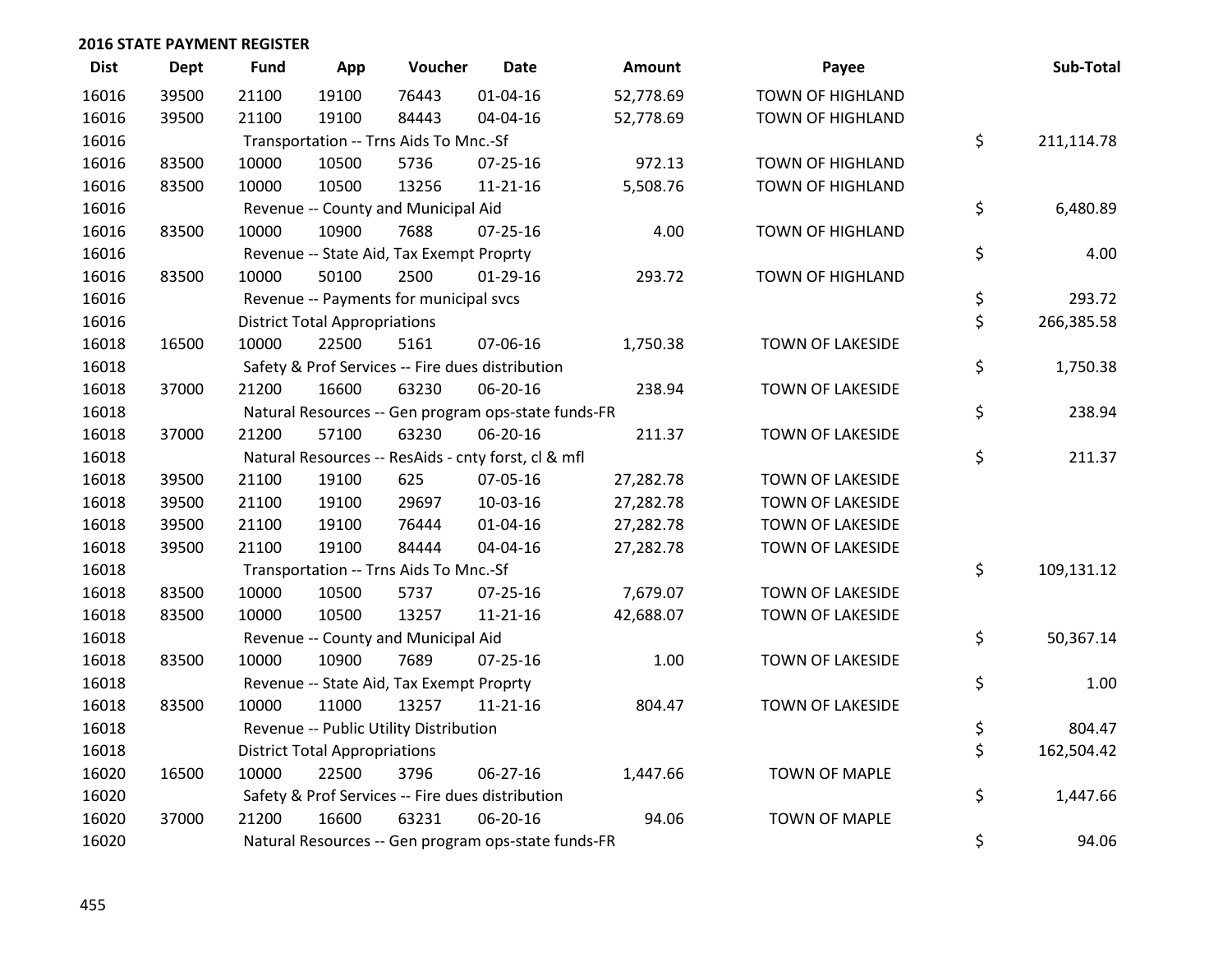| <b>Dist</b> | <b>Dept</b> | <b>Fund</b> | App                                  | Voucher                                             | <b>Date</b>    | <b>Amount</b> | Payee                  | Sub-Total        |
|-------------|-------------|-------------|--------------------------------------|-----------------------------------------------------|----------------|---------------|------------------------|------------------|
| 16020       | 37000       | 21200       | 57100                                | 63231                                               | 06-20-16       | 1,161.63      | <b>TOWN OF MAPLE</b>   |                  |
| 16020       |             |             |                                      | Natural Resources -- ResAids - cnty forst, cl & mfl |                |               |                        | \$<br>1,161.63   |
| 16020       | 39500       | 21100       | 19100                                | 626                                                 | 07-05-16       | 23,071.45     | <b>TOWN OF MAPLE</b>   |                  |
| 16020       | 39500       | 21100       | 19100                                | 29698                                               | 10-03-16       | 23,071.47     | TOWN OF MAPLE          |                  |
| 16020       | 39500       | 21100       | 19100                                | 76445                                               | $01 - 04 - 16$ | 23,071.45     | <b>TOWN OF MAPLE</b>   |                  |
| 16020       | 39500       | 21100       | 19100                                | 84445                                               | 04-04-16       | 23,071.45     | TOWN OF MAPLE          |                  |
| 16020       |             |             |                                      | Transportation -- Trns Aids To Mnc.-Sf              |                |               |                        | \$<br>92,285.82  |
| 16020       | 83500       | 10000       | 10500                                | 5738                                                | $07 - 25 - 16$ | 9,977.51      | <b>TOWN OF MAPLE</b>   |                  |
| 16020       | 83500       | 10000       | 10500                                | 13258                                               | $11 - 21 - 16$ | 56,002.81     | <b>TOWN OF MAPLE</b>   |                  |
| 16020       |             |             |                                      | Revenue -- County and Municipal Aid                 |                |               |                        | \$<br>65,980.32  |
| 16020       | 83500       | 10000       | 10900                                | 7690                                                | $07 - 25 - 16$ | 9.00          | <b>TOWN OF MAPLE</b>   |                  |
| 16020       |             |             |                                      | Revenue -- State Aid, Tax Exempt Proprty            |                |               |                        | \$<br>9.00       |
| 16020       | 83500       | 10000       | 11000                                | 13258                                               | $11 - 21 - 16$ | 652.83        | <b>TOWN OF MAPLE</b>   |                  |
| 16020       |             |             |                                      | Revenue -- Public Utility Distribution              |                |               |                        | \$<br>652.83     |
| 16020       |             |             | <b>District Total Appropriations</b> |                                                     |                |               |                        | \$<br>161,631.32 |
| 16022       | 16500       | 10000       | 22500                                | 3797                                                | 06-27-16       | 3,244.00      | <b>TOWN OF OAKLAND</b> |                  |
| 16022       |             |             |                                      | Safety & Prof Services -- Fire dues distribution    |                |               |                        | \$<br>3,244.00   |
| 16022       | 37000       | 10000       | 50300                                | 28829                                               | $02 - 12 - 16$ | 1,139.66      | <b>TOWN OF OAKLAND</b> |                  |
| 16022       |             |             |                                      | Natural Resources -- Aids in lieu of taxes - gener  |                |               |                        | \$<br>1,139.66   |
| 16022       | 37000       | 21200       | 16600                                | 63232                                               | 06-20-16       | 405.06        | TOWN OF OAKLAND        |                  |
| 16022       |             |             |                                      | Natural Resources -- Gen program ops-state funds-FR |                |               |                        | \$<br>405.06     |
| 16022       | 37000       | 21200       | 57100                                | 63232                                               | 06-20-16       | 4,635.12      | TOWN OF OAKLAND        |                  |
| 16022       |             |             |                                      | Natural Resources -- ResAids - cnty forst, cl & mfl |                |               |                        | \$<br>4,635.12   |
| 16022       | 37000       | 21200       | 58900                                | 102206                                              | 11-18-16       | 2,587.12      | TOWN OF OAKLAND        |                  |
| 16022       |             |             |                                      | Natural Resources -- Resource aids - distribution o |                |               |                        | \$<br>2,587.12   |
| 16022       | 39500       | 21100       | 19100                                | 627                                                 | 07-05-16       | 33,437.37     | TOWN OF OAKLAND        |                  |
| 16022       | 39500       | 21100       | 19100                                | 29699                                               | 10-03-16       | 33,437.37     | TOWN OF OAKLAND        |                  |
| 16022       | 39500       | 21100       | 19100                                | 76446                                               | 01-04-16       | 33,437.37     | TOWN OF OAKLAND        |                  |
| 16022       | 39500       | 21100       | 19100                                | 84446                                               | 04-04-16       | 33,437.37     | TOWN OF OAKLAND        |                  |
| 16022       |             |             |                                      | Transportation -- Trns Aids To Mnc.-Sf              |                |               |                        | \$<br>133,749.48 |
| 16022       | 46500       | 27200       | 36500                                | 19179                                               | 12-15-16       | 38,769.72     | TOWN OF OAKLAND        |                  |
| 16022       |             |             |                                      | Military Affairs -- Major disaster assist; PIF      |                |               |                        | \$<br>38,769.72  |
| 16022       | 50500       | 10000       | 17400                                | 17062                                               | 04-28-16       | 36,209.00     | <b>TOWN OF OAKLAND</b> |                  |
| 16022       |             |             |                                      | Administration -- HV trans In annual impact fee     |                |               |                        | \$<br>36,209.00  |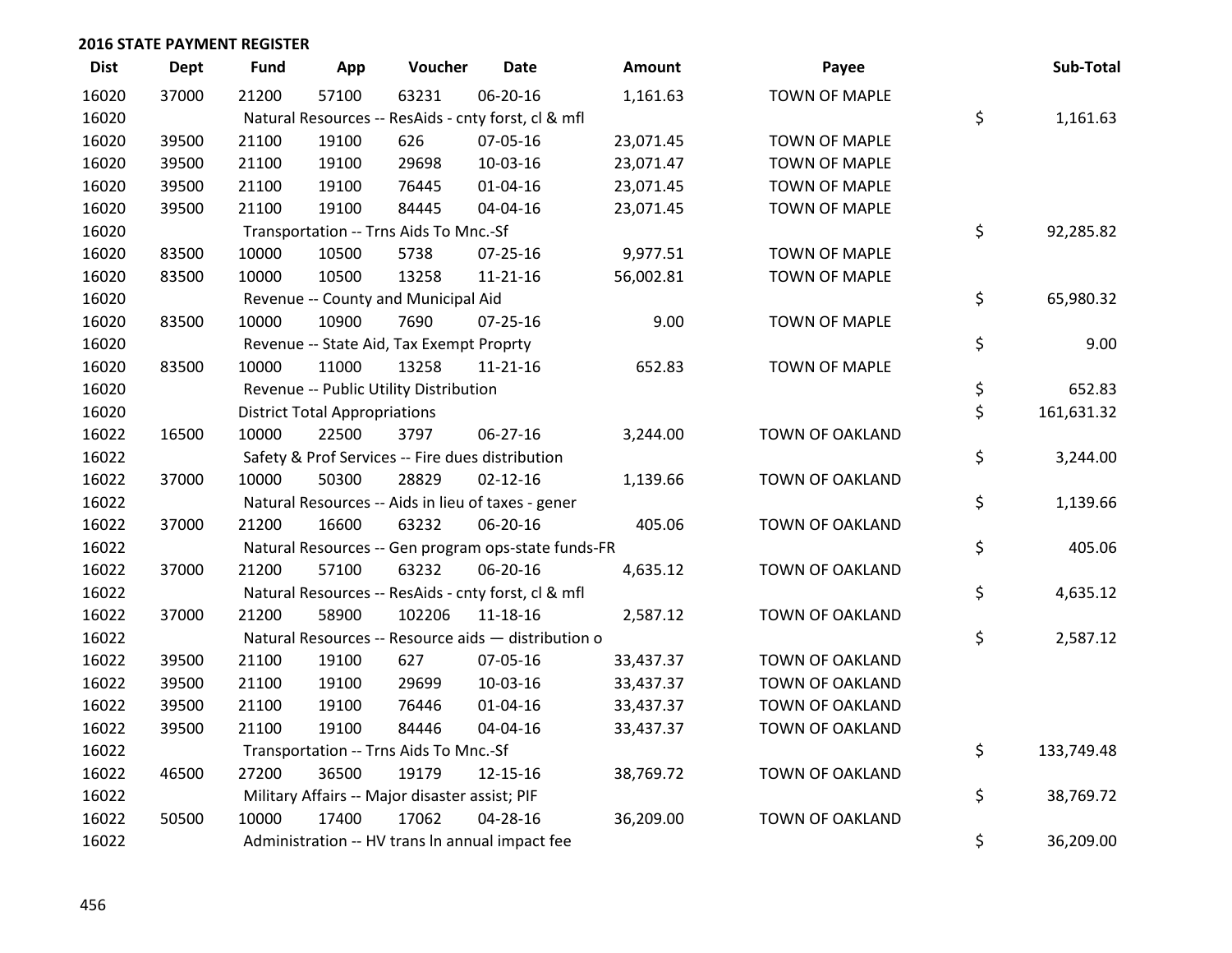| <b>Dist</b> | <b>Dept</b> | <b>Fund</b> | App                                  | Voucher                                  | <b>Date</b>                                         | <b>Amount</b> | Payee                  | Sub-Total        |
|-------------|-------------|-------------|--------------------------------------|------------------------------------------|-----------------------------------------------------|---------------|------------------------|------------------|
| 16022       | 83500       | 10000       | 10500                                | 5739                                     | $07 - 25 - 16$                                      | 11,059.32     | <b>TOWN OF OAKLAND</b> |                  |
| 16022       | 83500       | 10000       | 10500                                | 13259                                    | $11 - 21 - 16$                                      | 62,669.46     | TOWN OF OAKLAND        |                  |
| 16022       |             |             |                                      | Revenue -- County and Municipal Aid      |                                                     |               |                        | \$<br>73,728.78  |
| 16022       | 83500       | 10000       | 10900                                | 7691                                     | $07 - 25 - 16$                                      | 2.00          | <b>TOWN OF OAKLAND</b> |                  |
| 16022       |             |             |                                      | Revenue -- State Aid, Tax Exempt Proprty |                                                     |               |                        | \$<br>2.00       |
| 16022       |             |             | <b>District Total Appropriations</b> |                                          |                                                     |               |                        | \$<br>294,469.94 |
| 16024       | 16500       | 10000       | 22500                                | 5162                                     | 07-07-16                                            | 3,303.43      | PARKLAND, TOWN OF      |                  |
| 16024       |             |             |                                      |                                          | Safety & Prof Services -- Fire dues distribution    |               |                        | \$<br>3,303.43   |
| 16024       | 37000       | 10000       | 50300                                | 29207                                    | $02 - 12 - 16$                                      | 2,359.48      | PARKLAND, TOWN OF      |                  |
| 16024       |             |             |                                      |                                          | Natural Resources -- Aids in lieu of taxes - gener  |               |                        | \$<br>2,359.48   |
| 16024       | 37000       | 21200       | 16600                                | 63233                                    | 06-20-16                                            | 53.41         | PARKLAND, TOWN OF      |                  |
| 16024       |             |             |                                      |                                          | Natural Resources -- Gen program ops-state funds-FR |               |                        | \$<br>53.41      |
| 16024       | 37000       | 21200       | 57100                                | 63233                                    | 06-20-16                                            | 159.50        | PARKLAND, TOWN OF      |                  |
| 16024       |             |             |                                      |                                          | Natural Resources -- ResAids - cnty forst, cl & mfl |               |                        | \$<br>159.50     |
| 16024       | 39500       | 21100       | 19100                                | 628                                      | 07-05-16                                            | 17,340.75     | PARKLAND, TOWN OF      |                  |
| 16024       | 39500       | 21100       | 19100                                | 29700                                    | 10-03-16                                            | 17,340.75     | PARKLAND, TOWN OF      |                  |
| 16024       | 39500       | 21100       | 19100                                | 76447                                    | $01 - 04 - 16$                                      | 17,340.75     | TOWN OF PARKLAND       |                  |
| 16024       | 39500       | 21100       | 19100                                | 84447                                    | 04-04-16                                            | 17,340.75     | TOWN OF PARKLAND       |                  |
| 16024       |             |             |                                      | Transportation -- Trns Aids To Mnc.-Sf   |                                                     |               |                        | \$<br>69,363.00  |
| 16024       | 50500       | 10000       | 17400                                | 17063                                    | 04-28-16                                            | 34,464.00     | PARKLAND, TOWN OF      |                  |
| 16024       |             |             |                                      |                                          | Administration -- HV trans In annual impact fee     |               |                        | \$<br>34,464.00  |
| 16024       | 83500       | 10000       | 10500                                | 5740                                     | 07-25-16                                            | 16,224.03     | PARKLAND, TOWN OF      |                  |
| 16024       | 83500       | 10000       | 10500                                | 13260                                    | $11 - 21 - 16$                                      | 91,936.15     | PARKLAND, TOWN OF      |                  |
| 16024       |             |             |                                      | Revenue -- County and Municipal Aid      |                                                     |               |                        | \$<br>108,160.18 |
| 16024       | 83500       | 52100       | 36300                                | 3018                                     | 03-29-16                                            | 1,332.32      | PARKLAND, TOWN OF      |                  |
| 16024       |             |             |                                      | Revenue -- Lottery & Gaming Credit       |                                                     |               |                        | \$<br>1,332.32   |
| 16024       | 85500       | 21100       | 46100                                | 252                                      | 12-08-16                                            | 67,014.14     | PARKLAND, TOWN OF      |                  |
| 16024       |             |             |                                      | Revenue -- Terminal tax distribution     |                                                     |               |                        | \$<br>67,014.14  |
| 16024       |             |             | <b>District Total Appropriations</b> |                                          |                                                     |               |                        | \$<br>286,209.46 |
| 16026       | 16500       | 10000       | 22500                                | 3798                                     | 06-27-16                                            | 4,157.36      | TOWN OF SOLON SPRINGS  |                  |
| 16026       |             |             |                                      |                                          | Safety & Prof Services -- Fire dues distribution    |               |                        | \$<br>4,157.36   |
| 16026       | 37000       | 10000       | 50300                                | 29238                                    | $02 - 12 - 16$                                      | 6,263.54      | TOWN OF SOLON SPRINGS  |                  |
| 16026       | 37000       | 10000       | 50300                                | 29239                                    | $02 - 12 - 16$                                      | 2,033.30      | TOWN OF SOLON SPRINGS  |                  |
| 16026       | 37000       | 10000       | 50300                                | 46660                                    | $04 - 21 - 16$                                      | 18.30         | TOWN OF SOLON SPRINGS  |                  |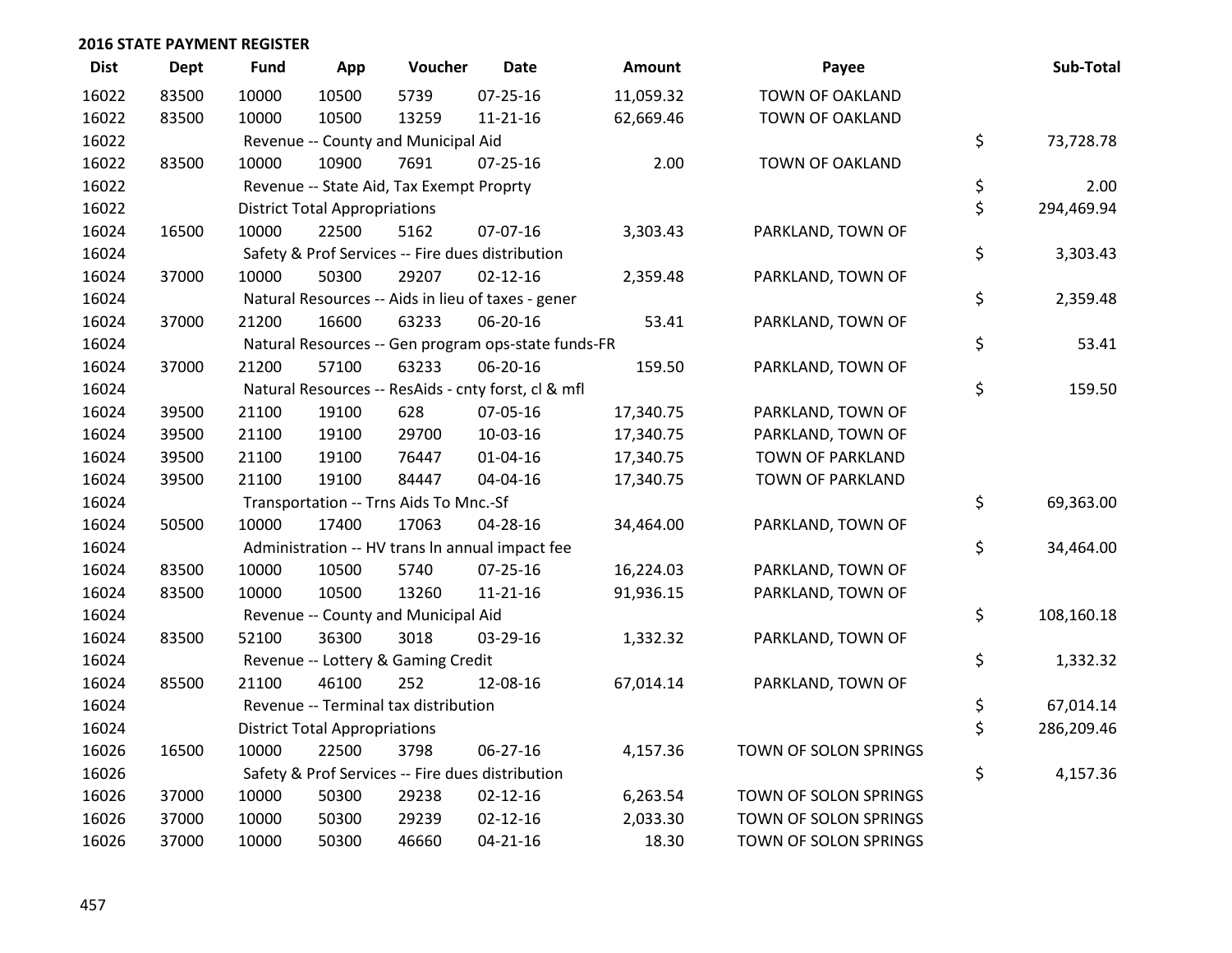| <b>Dist</b> | <b>Dept</b> | <b>Fund</b> | App                                  | Voucher                                  | <b>Date</b>                                         | Amount    | Payee                  | Sub-Total        |
|-------------|-------------|-------------|--------------------------------------|------------------------------------------|-----------------------------------------------------|-----------|------------------------|------------------|
| 16026       | 37000       | 10000       | 50300                                | 46661                                    | $04 - 21 - 16$                                      | 6.25      | TOWN OF SOLON SPRINGS  |                  |
| 16026       |             |             |                                      |                                          | Natural Resources -- Aids in lieu of taxes - gener  |           |                        | \$<br>8,321.39   |
| 16026       | 37000       | 21200       | 16600                                | 63234                                    | 06-20-16                                            | 563.17    | TOWN OF SOLON SPRINGS  |                  |
| 16026       |             |             |                                      |                                          | Natural Resources -- Gen program ops-state funds-FR |           |                        | \$<br>563.17     |
| 16026       | 37000       | 21200       | 57100                                | 63234                                    | 06-20-16                                            | 6,859.08  | TOWN OF SOLON SPRINGS  |                  |
| 16026       |             |             |                                      |                                          | Natural Resources -- ResAids - cnty forst, cl & mfl |           |                        | \$<br>6,859.08   |
| 16026       | 37000       | 21200       | 57900                                | 46662                                    | $04 - 21 - 16$                                      | 70.40     | TOWN OF SOLON SPRINGS  |                  |
| 16026       | 37000       | 21200       | 57900                                | 46663                                    | $04 - 21 - 16$                                      | 4,943.80  | TOWN OF SOLON SPRINGS  |                  |
| 16026       |             |             |                                      |                                          | Natural Resources -- Aids in lieu of taxes - sum s  |           |                        | \$<br>5,014.20   |
| 16026       | 37000       | 21200       | 58900                                | 102207                                   | 11-18-16                                            | 28,086.99 | TOWN OF SOLON SPRINGS  |                  |
| 16026       | 37000       | 21200       | 58900                                | 102208                                   | 11-18-16                                            | 3,657.18  | TOWN OF SOLON SPRINGS  |                  |
| 16026       |             |             |                                      |                                          | Natural Resources -- Resource aids - distribution o |           |                        | \$<br>31,744.17  |
| 16026       | 39500       | 21100       | 17400                                | 56013                                    | 11-29-16                                            | 3,465.52  | TOWN OF SOLON SPRINGS  |                  |
| 16026       |             |             |                                      | Transportation -- Disastr Damag Aid Sf   |                                                     |           |                        | \$<br>3,465.52   |
| 16026       | 39500       | 21100       | 19100                                | 629                                      | 07-05-16                                            | 52,049.77 | TOWN OF SOLON SPRINGS  |                  |
| 16026       | 39500       | 21100       | 19100                                | 29701                                    | 10-03-16                                            | 52,049.79 | TOWN OF SOLON SPRINGS  |                  |
| 16026       |             |             |                                      | Transportation -- Trns Aids To Mnc.-Sf   |                                                     |           |                        | \$<br>104,099.56 |
| 16026       | 39500       | 21100       | 17400                                | 71227                                    | $01-19-16$                                          | 18,416.24 | TREAS TN SOLON SPRINGS |                  |
| 16026       |             |             |                                      | Transportation -- Disastr Damag Aid Sf   |                                                     |           |                        | \$<br>18,416.24  |
| 16026       | 39500       | 21100       | 19100                                | 76448                                    | $01 - 04 - 16$                                      | 52,049.77 | TOWN OF SOLON SPRINGS  |                  |
| 16026       | 39500       | 21100       | 19100                                | 84448                                    | 04-04-16                                            | 52,049.77 | TOWN OF SOLON SPRINGS  |                  |
| 16026       |             |             |                                      | Transportation -- Trns Aids To Mnc.-Sf   |                                                     |           |                        | \$<br>104,099.54 |
| 16026       | 50500       | 10000       | 17400                                | 17064                                    | 04-28-16                                            | 40,679.00 | TOWN OF SOLON SPRINGS  |                  |
| 16026       |             |             |                                      |                                          | Administration -- HV trans In annual impact fee     |           |                        | \$<br>40,679.00  |
| 16026       | 83500       | 10000       | 10500                                | 5741                                     | $07 - 25 - 16$                                      | 1,146.55  | TOWN OF SOLON SPRINGS  |                  |
| 16026       | 83500       | 10000       | 10500                                | 13261                                    | $11 - 21 - 16$                                      | 15,739.44 | TOWN OF SOLON SPRINGS  |                  |
| 16026       |             |             |                                      | Revenue -- County and Municipal Aid      |                                                     |           |                        | \$<br>16,885.99  |
| 16026       | 83500       | 10000       | 10900                                | 7692                                     | $07 - 25 - 16$                                      | 2.00      | TOWN OF SOLON SPRINGS  |                  |
| 16026       |             |             |                                      | Revenue -- State Aid, Tax Exempt Proprty |                                                     |           |                        | \$<br>2.00       |
| 16026       |             |             | <b>District Total Appropriations</b> |                                          |                                                     |           |                        | \$<br>344,307.22 |
| 16028       | 16500       | 10000       | 22500                                | 3799                                     | 06-27-16                                            | 2,979.15  | TOWN OF SUMMIT         |                  |
| 16028       |             |             |                                      |                                          | Safety & Prof Services -- Fire dues distribution    |           |                        | \$<br>2,979.15   |
| 16028       | 37000       | 10000       | 50300                                | 30510                                    | $02 - 17 - 16$                                      | 571.38    | <b>TOWN OF SUMMIT</b>  |                  |
| 16028       | 37000       | 10000       | 50300                                | 45476                                    | $04 - 21 - 16$                                      | 65.40     | <b>TOWN OF SUMMIT</b>  |                  |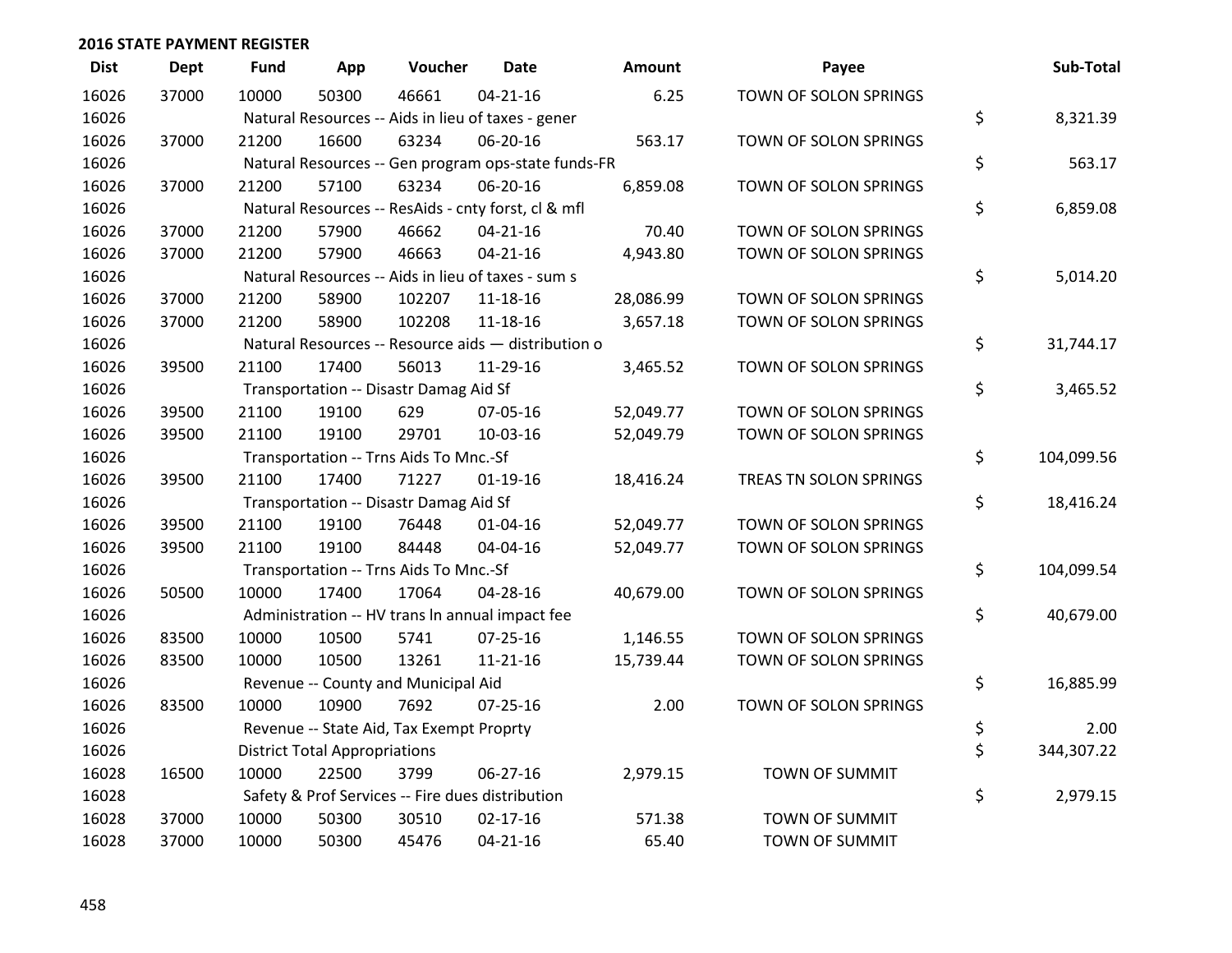| <b>Dist</b> | <b>Dept</b> | <b>Fund</b> | App                                  | Voucher                                        | <b>Date</b>                                         | Amount    | Payee                   | Sub-Total        |
|-------------|-------------|-------------|--------------------------------------|------------------------------------------------|-----------------------------------------------------|-----------|-------------------------|------------------|
| 16028       |             |             |                                      |                                                | Natural Resources -- Aids in lieu of taxes - gener  |           |                         | \$<br>636.78     |
| 16028       | 37000       | 21200       | 16600                                | 63235                                          | 06-20-16                                            | 312.31    | <b>TOWN OF SUMMIT</b>   |                  |
| 16028       |             |             |                                      |                                                | Natural Resources -- Gen program ops-state funds-FR |           |                         | \$<br>312.31     |
| 16028       | 37000       | 21200       | 57100                                | 63235                                          | 06-20-16                                            | 19,761.31 | <b>TOWN OF SUMMIT</b>   |                  |
| 16028       |             |             |                                      |                                                | Natural Resources -- ResAids - cnty forst, cl & mfl |           |                         | \$<br>19,761.31  |
| 16028       | 37000       | 21200       | 57900                                | 45475                                          | $04 - 21 - 16$                                      | 21.25     | TOWN OF SUMMIT          |                  |
| 16028       |             |             |                                      |                                                | Natural Resources -- Aids in lieu of taxes - sum s  |           |                         | \$<br>21.25      |
| 16028       | 39500       | 21100       | 19100                                | 630                                            | 07-05-16                                            | 47,948.55 | <b>TOWN OF SUMMIT</b>   |                  |
| 16028       | 39500       | 21100       | 19100                                | 29702                                          | 10-03-16                                            | 47,948.55 | TOWN OF SUMMIT          |                  |
| 16028       | 39500       | 21100       | 19100                                | 76449                                          | 01-04-16                                            | 47,948.55 | <b>TOWN OF SUMMIT</b>   |                  |
| 16028       | 39500       | 21100       | 19100                                | 84449                                          | 04-04-16                                            | 47,948.55 | <b>TOWN OF SUMMIT</b>   |                  |
| 16028       |             |             |                                      | Transportation -- Trns Aids To Mnc.-Sf         |                                                     |           |                         | \$<br>191,794.20 |
| 16028       | 46500       | 27200       | 36500                                | 12225                                          | 06-29-16                                            | 24,836.65 | <b>TOWN OF SUMMIT</b>   |                  |
| 16028       |             |             |                                      | Military Affairs -- Major disaster assist; PIF |                                                     |           |                         | \$<br>24,836.65  |
| 16028       | 83500       | 10000       | 10500                                | 5742                                           | 07-25-16                                            | 6,595.75  | TOWN OF SUMMIT          |                  |
| 16028       | 83500       | 10000       | 10500                                | 13262                                          | 11-21-16                                            | 35,995.25 | TOWN OF SUMMIT          |                  |
| 16028       |             |             |                                      | Revenue -- County and Municipal Aid            |                                                     |           |                         | \$<br>42,591.00  |
| 16028       | 83500       | 10000       | 10900                                | 7693                                           | $07 - 25 - 16$                                      | 1.00      | TOWN OF SUMMIT          |                  |
| 16028       |             |             |                                      | Revenue -- State Aid, Tax Exempt Proprty       |                                                     |           |                         | \$<br>1.00       |
| 16028       | 83500       | 10000       | 11000                                | 13262                                          | $11 - 21 - 16$                                      | 1,303.62  | <b>TOWN OF SUMMIT</b>   |                  |
| 16028       |             |             |                                      | Revenue -- Public Utility Distribution         |                                                     |           |                         | \$<br>1,303.62   |
| 16028       | 83500       | 52100       | 36300                                | 3019                                           | 03-29-16                                            | 479.34    | TOWN OF SUMMIT          |                  |
| 16028       |             |             |                                      | Revenue -- Lottery & Gaming Credit             |                                                     |           |                         | \$<br>479.34     |
| 16028       |             |             | <b>District Total Appropriations</b> |                                                |                                                     |           |                         | \$<br>284,716.61 |
| 16030       | 16500       | 10000       | 22500                                | 3800                                           | 06-27-16                                            | 7,343.97  | <b>TOWN OF SUPERIOR</b> |                  |
| 16030       |             |             |                                      |                                                | Safety & Prof Services -- Fire dues distribution    |           |                         | \$<br>7,343.97   |
| 16030       | 37000       | 10000       | 50300                                | 30828                                          | $02 - 17 - 16$                                      | 69,100.74 | <b>TOWN OF SUPERIOR</b> |                  |
| 16030       | 37000       | 10000       | 50300                                | 30829                                          | $02 - 17 - 16$                                      | 16,626.65 | <b>TOWN OF SUPERIOR</b> |                  |
| 16030       | 37000       | 10000       | 50300                                | 30830                                          | $02 - 17 - 16$                                      | 4,561.13  | <b>TOWN OF SUPERIOR</b> |                  |
| 16030       | 37000       | 10000       | 50300                                | 46687                                          | $04 - 21 - 16$                                      | 308.21    | <b>TOWN OF SUPERIOR</b> |                  |
| 16030       | 37000       | 10000       | 50300                                | 46688                                          | $04 - 21 - 16$                                      | 52.54     | <b>TOWN OF SUPERIOR</b> |                  |
| 16030       |             |             |                                      |                                                | Natural Resources -- Aids in lieu of taxes - gener  |           |                         | \$<br>90,649.27  |
| 16030       | 37000       | 21200       | 16600                                | 63236                                          | 06-20-16                                            | 129.96    | <b>TOWN OF SUPERIOR</b> |                  |
| 16030       |             |             |                                      |                                                | Natural Resources -- Gen program ops-state funds-FR |           |                         | \$<br>129.96     |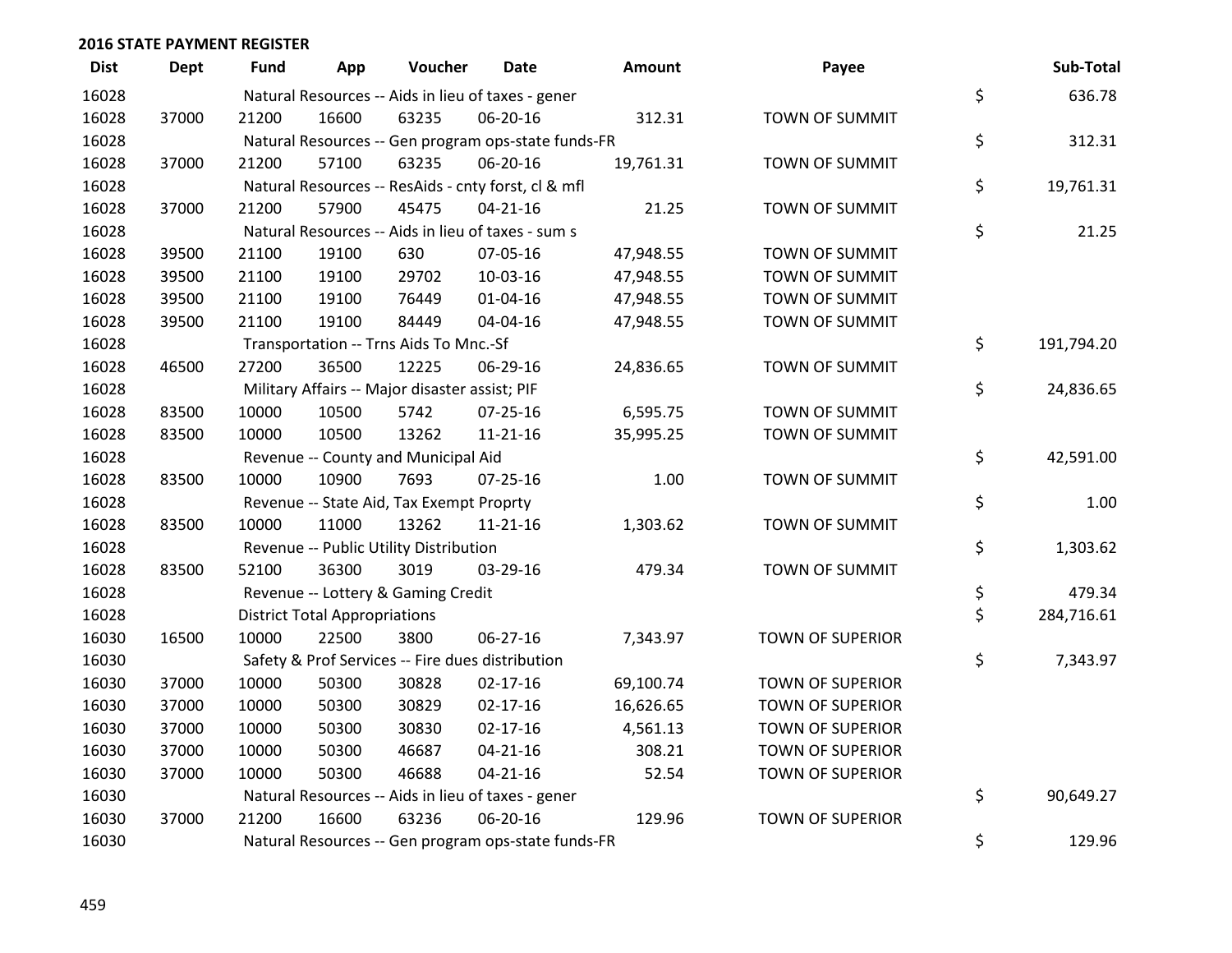| <b>Dist</b> | <b>Dept</b> | <b>Fund</b> | App                                  | Voucher                                  | <b>Date</b>                                         | Amount    | Payee                    | Sub-Total        |
|-------------|-------------|-------------|--------------------------------------|------------------------------------------|-----------------------------------------------------|-----------|--------------------------|------------------|
| 16030       | 37000       | 21200       | 57100                                | 63236                                    | 06-20-16                                            | 3,586.34  | <b>TOWN OF SUPERIOR</b>  |                  |
| 16030       |             |             |                                      |                                          | Natural Resources -- ResAids - cnty forst, cl & mfl |           |                          | \$<br>3,586.34   |
| 16030       | 37000       | 21200       | 57900                                | 46686                                    | $04 - 21 - 16$                                      | 1,036.72  | <b>TOWN OF SUPERIOR</b>  |                  |
| 16030       |             |             |                                      |                                          | Natural Resources -- Aids in lieu of taxes - sum s  |           |                          | \$<br>1,036.72   |
| 16030       | 37000       | 21200       | 58900                                | 102209                                   | 11-18-16                                            | 4,751.93  | <b>TOWN OF SUPERIOR</b>  |                  |
| 16030       |             |             |                                      |                                          | Natural Resources -- Resource aids - distribution o |           |                          | \$<br>4,751.93   |
| 16030       | 39500       | 21100       | 19100                                | 631                                      | 07-05-16                                            | 40,230.54 | <b>TOWN OF SUPERIOR</b>  |                  |
| 16030       | 39500       | 21100       | 19100                                | 29703                                    | 10-03-16                                            | 40,230.54 | <b>TOWN OF SUPERIOR</b>  |                  |
| 16030       | 39500       | 21100       | 19100                                | 76450                                    | $01 - 04 - 16$                                      | 40,230.54 | <b>TOWN OF SUPERIOR</b>  |                  |
| 16030       | 39500       | 21100       | 19100                                | 84450                                    | 04-04-16                                            | 40,230.54 | <b>TOWN OF SUPERIOR</b>  |                  |
| 16030       |             |             |                                      | Transportation -- Trns Aids To Mnc.-Sf   |                                                     |           |                          | \$<br>160,922.16 |
| 16030       | 39500       | 21100       | 27800                                | 87030                                    | 07-07-16                                            | 4,410.00  | <b>TREAS TN SUPERIOR</b> |                  |
| 16030       |             |             |                                      | Transportation -- Loc Rd Imp Prg St Fd   |                                                     |           |                          | \$<br>4,410.00   |
| 16030       | 50500       | 10000       | 17400                                | 17065                                    | 04-28-16                                            | 29,630.00 | <b>TOWN OF SUPERIOR</b>  |                  |
| 16030       |             |             |                                      |                                          | Administration -- HV trans In annual impact fee     |           |                          | \$<br>29,630.00  |
| 16030       | 83500       | 10000       | 10500                                | 5743                                     | 07-25-16                                            | 10,760.03 | <b>TOWN OF SUPERIOR</b>  |                  |
| 16030       | 83500       | 10000       | 10500                                | 13263                                    | 11-21-16                                            | 58,290.98 | <b>TOWN OF SUPERIOR</b>  |                  |
| 16030       |             |             |                                      | Revenue -- County and Municipal Aid      |                                                     |           |                          | \$<br>69,051.01  |
| 16030       | 83500       | 10000       | 10900                                | 7694                                     | $07 - 25 - 16$                                      | 14.00     | <b>TOWN OF SUPERIOR</b>  |                  |
| 16030       |             |             |                                      | Revenue -- State Aid, Tax Exempt Proprty |                                                     |           |                          | \$<br>14.00      |
| 16030       | 83500       | 10000       | 11000                                | 13263                                    | $11 - 21 - 16$                                      | 3,022.46  | <b>TOWN OF SUPERIOR</b>  |                  |
| 16030       |             |             |                                      | Revenue -- Public Utility Distribution   |                                                     |           |                          | \$<br>3,022.46   |
| 16030       | 83500       | 10000       | 50100                                | 2501                                     | $01-29-16$                                          | 327.52    | <b>TOWN OF SUPERIOR</b>  |                  |
| 16030       |             |             |                                      | Revenue -- Payments for municipal svcs   |                                                     |           |                          | \$<br>327.52     |
| 16030       | 85500       | 21100       | 46100                                | 251                                      | 12-08-16                                            | 83,170.01 | <b>TOWN OF SUPERIOR</b>  |                  |
| 16030       |             |             |                                      | Revenue -- Terminal tax distribution     |                                                     |           |                          | \$<br>83,170.01  |
| 16030       |             |             | <b>District Total Appropriations</b> |                                          |                                                     |           |                          | \$<br>458,045.35 |
| 16032       | 16500       | 10000       | 22500                                | 3801                                     | $06 - 27 - 16$                                      | 6,499.72  | TOWN OF WASCOTT          |                  |
| 16032       |             |             |                                      |                                          | Safety & Prof Services -- Fire dues distribution    |           |                          | \$<br>6,499.72   |
| 16032       | 37000       | 10000       | 50300                                | 29255                                    | $02 - 12 - 16$                                      | 1,370.42  | TOWN OF WASCOTT          |                  |
| 16032       | 37000       | 10000       | 50300                                | 29256                                    | $02 - 12 - 16$                                      | 696.33    | TOWN OF WASCOTT          |                  |
| 16032       | 37000       | 10000       | 50300                                | 29257                                    | $02 - 12 - 16$                                      | 2,086.21  | TOWN OF WASCOTT          |                  |
| 16032       | 37000       | 10000       | 50300                                | 46726                                    | $04 - 21 - 16$                                      | 531.76    | TOWN OF WASCOTT          |                  |
| 16032       |             |             |                                      |                                          | Natural Resources -- Aids in lieu of taxes - gener  |           |                          | \$<br>4,684.72   |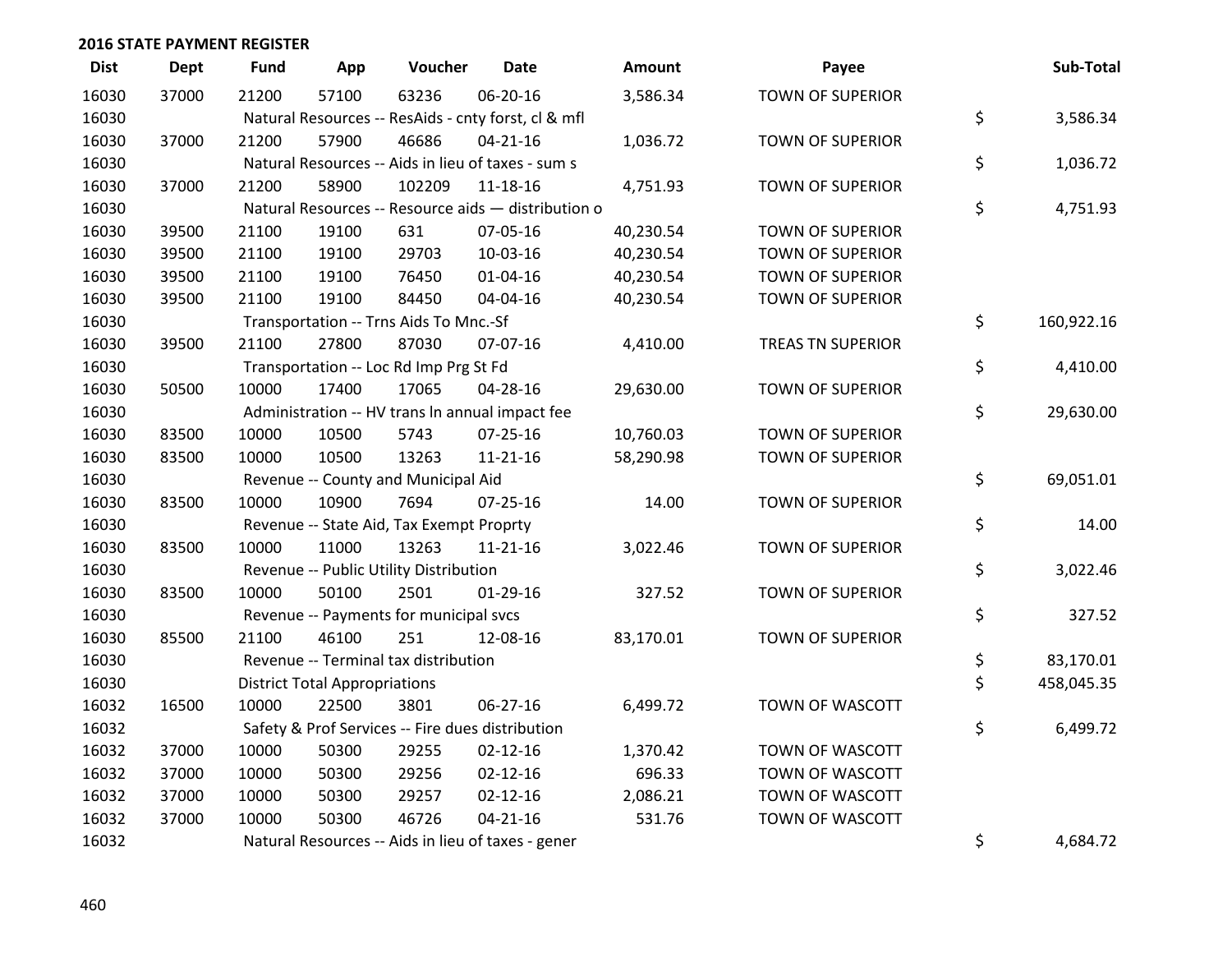| <b>Dist</b> | <b>Dept</b> | Fund  | App                                  | Voucher                                             | <b>Date</b>    | <b>Amount</b> | Payee                     | Sub-Total        |
|-------------|-------------|-------|--------------------------------------|-----------------------------------------------------|----------------|---------------|---------------------------|------------------|
| 16032       | 37000       | 21200 | 16600                                | 63237                                               | 06-20-16       | 1,575.89      | TOWN OF WASCOTT           |                  |
| 16032       |             |       |                                      | Natural Resources -- Gen program ops-state funds-FR |                |               |                           | \$<br>1,575.89   |
| 16032       | 37000       | 21200 | 57100                                | 63237                                               | 06-20-16       | 16,511.44     | TOWN OF WASCOTT           |                  |
| 16032       |             |       |                                      | Natural Resources -- ResAids - cnty forst, cl & mfl |                |               |                           | \$<br>16,511.44  |
| 16032       | 37000       | 21200 | 57900                                | 46724                                               | $04 - 21 - 16$ | 2.18          | TOWN OF WASCOTT           |                  |
| 16032       | 37000       | 21200 | 57900                                | 46725                                               | $04 - 21 - 16$ | 867.96        | TOWN OF WASCOTT           |                  |
| 16032       |             |       |                                      | Natural Resources -- Aids in lieu of taxes - sum s  |                |               |                           | \$<br>870.14     |
| 16032       | 37000       | 21200 | 58900                                | 102210                                              | 11-18-16       | 6,734.23      | TOWN OF WASCOTT           |                  |
| 16032       |             |       |                                      | Natural Resources -- Resource aids - distribution o |                |               |                           | \$<br>6,734.23   |
| 16032       | 39500       | 21100 | 19100                                | 632                                                 | 07-05-16       | 110,942.26    | TOWN OF WASCOTT           |                  |
| 16032       | 39500       | 21100 | 19100                                | 29704                                               | 10-03-16       | 110,942.28    | TOWN OF WASCOTT           |                  |
| 16032       | 39500       | 21100 | 19100                                | 76451                                               | $01 - 04 - 16$ | 110,942.26    | TOWN OF WASCOTT           |                  |
| 16032       | 39500       | 21100 | 19100                                | 84451                                               | 04-04-16       | 110,942.26    | TOWN OF WASCOTT           |                  |
| 16032       |             |       |                                      | Transportation -- Trns Aids To Mnc.-Sf              |                |               |                           | \$<br>443,769.06 |
| 16032       | 50500       | 10000 | 17400                                | 17066                                               | 04-28-16       | 27,909.00     | TOWN OF WASCOTT           |                  |
| 16032       |             |       |                                      | Administration -- HV trans In annual impact fee     |                |               |                           | \$<br>27,909.00  |
| 16032       | 83500       | 10000 | 10500                                | 5744                                                | $07 - 25 - 16$ | 2,226.84      | TOWN OF WASCOTT           |                  |
| 16032       | 83500       | 10000 | 10500                                | 13264                                               | $11 - 21 - 16$ | 12,443.57     | TOWN OF WASCOTT           |                  |
| 16032       |             |       |                                      | Revenue -- County and Municipal Aid                 |                |               |                           | \$<br>14,670.41  |
| 16032       | 83500       | 10000 | 10900                                | 7695                                                | $07 - 25 - 16$ | 17.00         | TOWN OF WASCOTT           |                  |
| 16032       |             |       |                                      | Revenue -- State Aid, Tax Exempt Proprty            |                |               |                           | \$<br>17.00      |
| 16032       | 83500       | 10000 | 11000                                | 13264                                               | $11 - 21 - 16$ | 152.03        | TOWN OF WASCOTT           |                  |
| 16032       |             |       |                                      | Revenue -- Public Utility Distribution              |                |               |                           | \$<br>152.03     |
| 16032       | 83500       | 10000 | 50100                                | 2502                                                | $01-29-16$     | 2,190.43      | TOWN OF WASCOTT           |                  |
| 16032       |             |       |                                      | Revenue -- Payments for municipal svcs              |                |               |                           | \$<br>2,190.43   |
| 16032       |             |       | <b>District Total Appropriations</b> |                                                     |                |               |                           | \$<br>525,584.07 |
| 16146       | 16500       | 10000 | 22500                                | 5163                                                | 07-07-16       | 5,188.65      | VILLAGE OF LAKE NEBAGAMON |                  |
| 16146       |             |       |                                      | Safety & Prof Services -- Fire dues distribution    |                |               |                           | \$<br>5,188.65   |
| 16146       | 37000       | 10000 | 50300                                | 45429                                               | $04 - 21 - 16$ | 32.00         | VILLAGE OF LAKE NEBAGAMON |                  |
| 16146       |             |       |                                      | Natural Resources -- Aids in lieu of taxes - gener  |                |               |                           | \$<br>32.00      |
| 16146       | 37000       | 21200 | 16600                                | 63238                                               | 06-20-16       | 113.05        | VILLAGE OF LAKE NEBAGAMON |                  |
| 16146       |             |       |                                      | Natural Resources -- Gen program ops-state funds-FR |                |               |                           | \$<br>113.05     |
| 16146       | 37000       | 21200 | 57100                                | 63238                                               | 06-20-16       | 310.80        | VILLAGE OF LAKE NEBAGAMON |                  |
| 16146       |             |       |                                      | Natural Resources -- ResAids - cnty forst, cl & mfl |                |               |                           | \$<br>310.80     |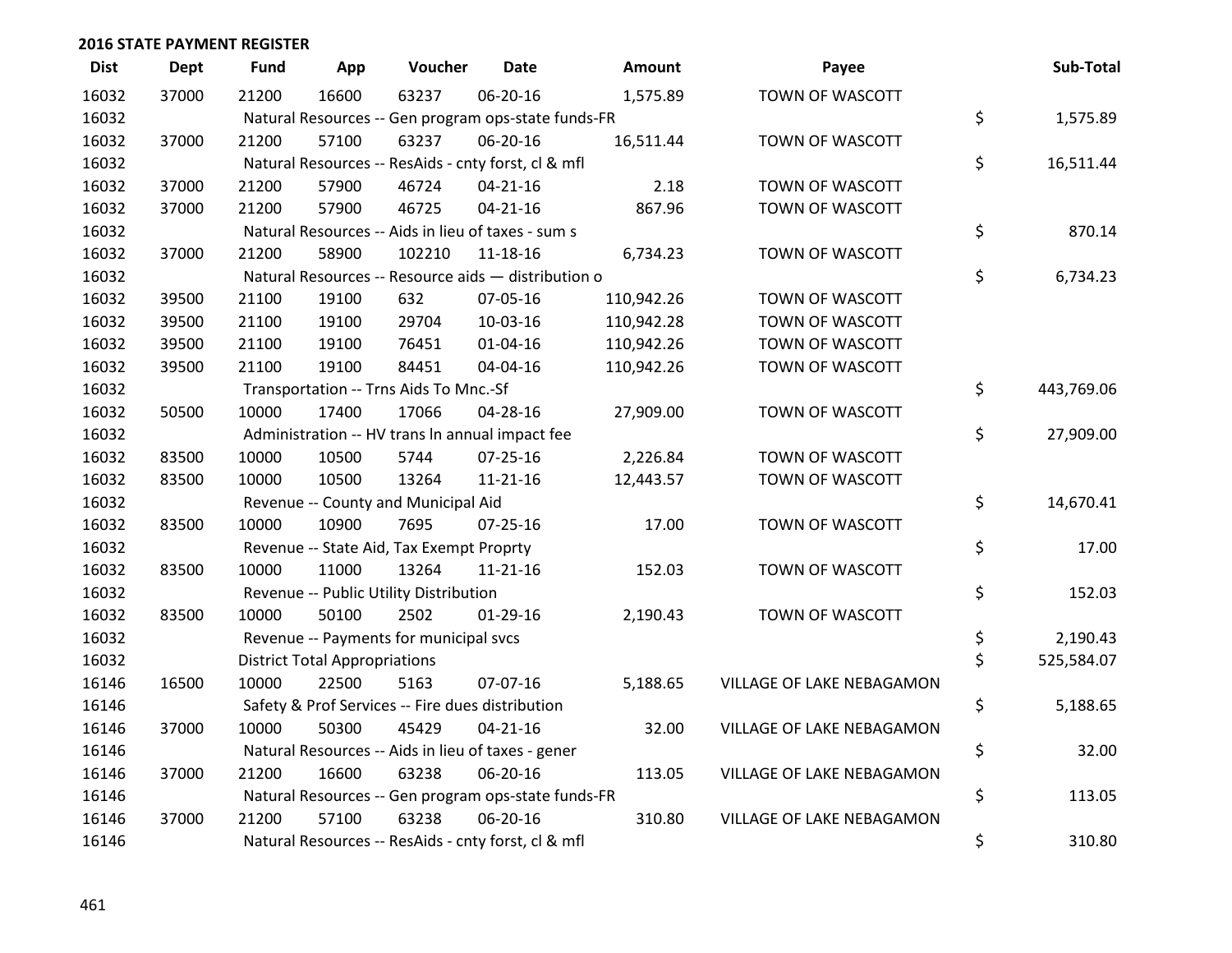| <b>Dist</b> | <b>Dept</b> | Fund  | App                                  | Voucher                                  | <b>Date</b>                                         | Amount    | Payee                     | Sub-Total       |
|-------------|-------------|-------|--------------------------------------|------------------------------------------|-----------------------------------------------------|-----------|---------------------------|-----------------|
| 16146       | 37000       | 21200 | 57900                                | 45428                                    | $04 - 21 - 16$                                      | 3.20      | VILLAGE OF LAKE NEBAGAMON |                 |
| 16146       |             |       |                                      |                                          | Natural Resources -- Aids in lieu of taxes - sum s  |           |                           | \$<br>3.20      |
| 16146       | 39500       | 21100 | 19100                                | 633                                      | 07-05-16                                            | 15,942.48 | VILLAGE OF LAKE NEBAGAMON |                 |
| 16146       | 39500       | 21100 | 19100                                | 29705                                    | 10-03-16                                            | 15,942.48 | VILLAGE OF LAKE NEBAGAMON |                 |
| 16146       | 39500       | 21100 | 19100                                | 76452                                    | $01 - 04 - 16$                                      | 15,942.48 | VILLAGE OF LAKE NEBAGAMON |                 |
| 16146       | 39500       | 21100 | 19100                                | 84452                                    | 04-04-16                                            | 15,942.48 | VILLAGE OF LAKE NEBAGAMON |                 |
| 16146       |             |       |                                      | Transportation -- Trns Aids To Mnc.-Sf   |                                                     |           |                           | \$<br>63,769.92 |
| 16146       | 83500       | 10000 | 10500                                | 5745                                     | $07 - 25 - 16$                                      | 2,263.08  | VILLAGE OF LAKE NEBAGAMON |                 |
| 16146       | 83500       | 10000 | 10500                                | 13265                                    | $11 - 21 - 16$                                      | 12,824.14 | VILLAGE OF LAKE NEBAGAMON |                 |
| 16146       |             |       |                                      | Revenue -- County and Municipal Aid      |                                                     |           |                           | \$<br>15,087.22 |
| 16146       | 83500       | 10000 | 10900                                | 7696                                     | $07 - 25 - 16$                                      | 1,591.00  | VILLAGE OF LAKE NEBAGAMON |                 |
| 16146       |             |       |                                      | Revenue -- State Aid, Tax Exempt Proprty |                                                     |           |                           | \$<br>1,591.00  |
| 16146       |             |       | <b>District Total Appropriations</b> |                                          |                                                     |           |                           | \$<br>86,095.84 |
| 16165       | 16500       | 10000 | 22500                                | 5164                                     | 07-07-16                                            | 992.53    | <b>VILLAGE OF OLIVER</b>  |                 |
| 16165       |             |       |                                      |                                          | Safety & Prof Services -- Fire dues distribution    |           |                           | \$<br>992.53    |
| 16165       | 37000       | 10000 | 50300                                | 29036                                    | $02 - 12 - 16$                                      | 1,426.41  | <b>VILLAGE OF OLIVER</b>  |                 |
| 16165       | 37000       | 10000 | 50300                                | 46045                                    | $04 - 21 - 16$                                      | 3.69      | <b>VILLAGE OF OLIVER</b>  |                 |
| 16165       |             |       |                                      |                                          | Natural Resources -- Aids in lieu of taxes - gener  |           |                           | \$<br>1,430.10  |
| 16165       | 37000       | 21200 | 57100                                | 63239                                    | 06-20-16                                            | 1.95      | <b>VILLAGE OF OLIVER</b>  |                 |
| 16165       |             |       |                                      |                                          | Natural Resources -- ResAids - cnty forst, cl & mfl |           |                           | \$<br>1.95      |
| 16165       | 39500       | 21100 | 19100                                | 634                                      | 07-05-16                                            | 3,170.88  | <b>VILLAGE OF OLIVER</b>  |                 |
| 16165       | 39500       | 21100 | 19100                                | 29706                                    | 10-03-16                                            | 3,170.88  | <b>VILLAGE OF OLIVER</b>  |                 |
| 16165       | 39500       | 21100 | 19100                                | 76453                                    | $01 - 04 - 16$                                      | 3,170.88  | <b>VILLAGE OF OLIVER</b>  |                 |
| 16165       | 39500       | 21100 | 19100                                | 84453                                    | 04-04-16                                            | 3,170.88  | <b>VILLAGE OF OLIVER</b>  |                 |
| 16165       |             |       |                                      | Transportation -- Trns Aids To Mnc.-Sf   |                                                     |           |                           | \$<br>12,683.52 |
| 16165       | 50500       | 10000 | 17400                                | 17067                                    | 04-28-16                                            | 7,985.00  | <b>VILLAGE OF OLIVER</b>  |                 |
| 16165       |             |       |                                      |                                          | Administration -- HV trans In annual impact fee     |           |                           | \$<br>7,985.00  |
| 16165       | 83500       | 10000 | 10500                                | 5746                                     | $07 - 25 - 16$                                      | 6,859.22  | <b>VILLAGE OF OLIVER</b>  |                 |
| 16165       | 83500       | 10000 | 10500                                | 13266                                    | $11 - 21 - 16$                                      | 38,868.93 | <b>VILLAGE OF OLIVER</b>  |                 |
| 16165       |             |       |                                      | Revenue -- County and Municipal Aid      |                                                     |           |                           | \$<br>45,728.15 |
| 16165       | 83500       | 10000 | 10900                                | 7697                                     | $07 - 25 - 16$                                      | 8.00      | <b>VILLAGE OF OLIVER</b>  |                 |
| 16165       |             |       |                                      | Revenue -- State Aid, Tax Exempt Proprty |                                                     |           |                           | \$<br>8.00      |
| 16165       |             |       | <b>District Total Appropriations</b> |                                          |                                                     |           |                           | \$<br>68,829.25 |
| 16171       | 16500       | 10000 | 22500                                | 3802                                     | 06-27-16                                            | 1,848.25  | <b>VILLAGE OF POPLAR</b>  |                 |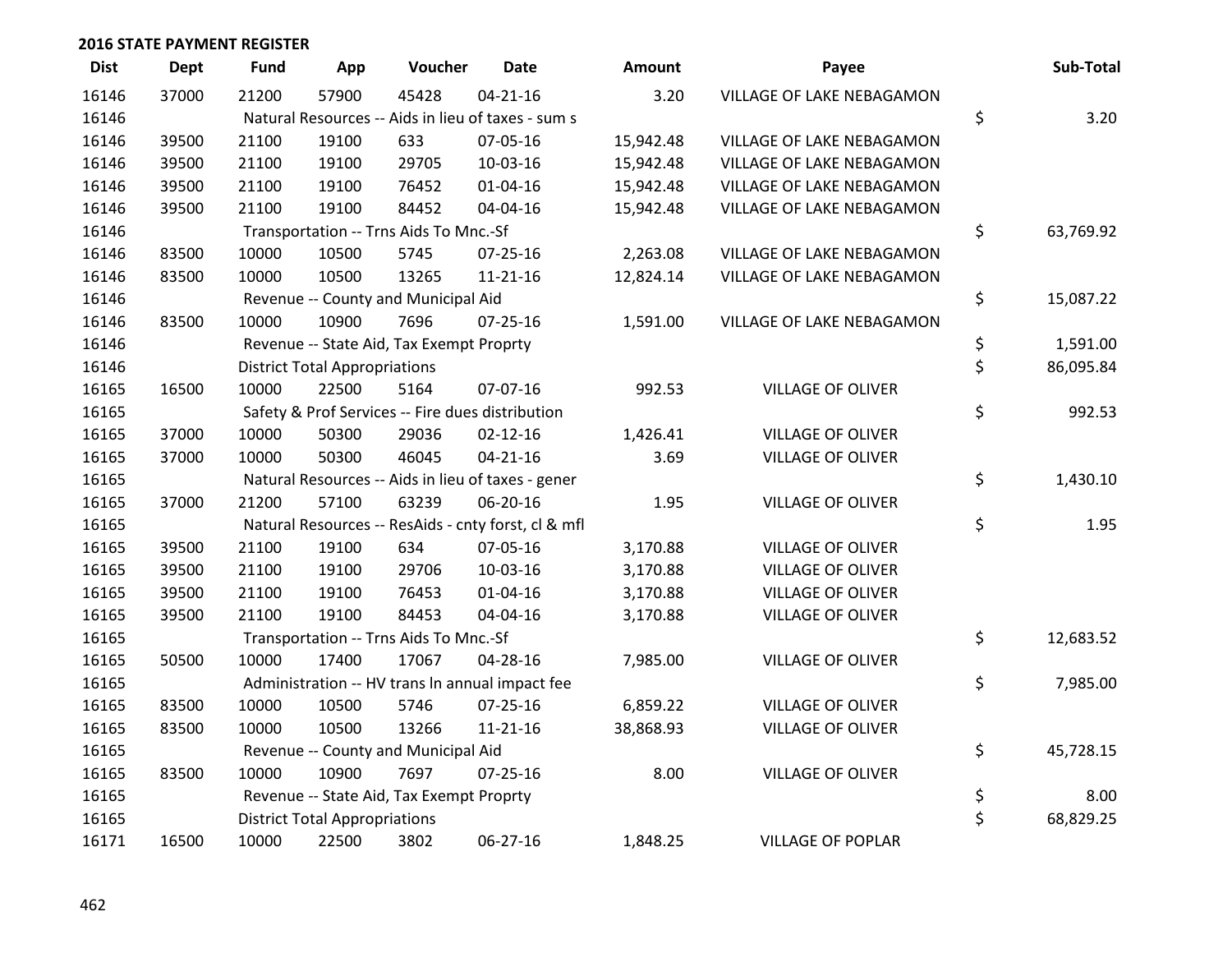| <b>Dist</b> | <b>Dept</b> | <b>Fund</b> | App                                  | Voucher                                  | <b>Date</b>                                         | <b>Amount</b> | Payee                    | Sub-Total        |
|-------------|-------------|-------------|--------------------------------------|------------------------------------------|-----------------------------------------------------|---------------|--------------------------|------------------|
| 16171       |             |             |                                      |                                          | Safety & Prof Services -- Fire dues distribution    |               |                          | \$<br>1,848.25   |
| 16171       | 39500       | 21100       | 19100                                | 635                                      | 07-05-16                                            | 14,692.84     | <b>VILLAGE OF POPLAR</b> |                  |
| 16171       | 39500       | 21100       | 19100                                | 29707                                    | 10-03-16                                            | 14,692.86     | <b>VILLAGE OF POPLAR</b> |                  |
| 16171       | 39500       | 21100       | 19100                                | 76454                                    | $01 - 04 - 16$                                      | 14,692.84     | <b>VILLAGE OF POPLAR</b> |                  |
| 16171       | 39500       | 21100       | 19100                                | 84454                                    | 04-04-16                                            | 14,692.84     | <b>VILLAGE OF POPLAR</b> |                  |
| 16171       |             |             |                                      | Transportation -- Trns Aids To Mnc.-Sf   |                                                     |               |                          | \$<br>58,771.38  |
| 16171       | 83500       | 10000       | 10500                                | 5747                                     | $07 - 25 - 16$                                      | 6,187.66      | <b>VILLAGE OF POPLAR</b> |                  |
| 16171       | 83500       | 10000       | 10500                                | 13267                                    | $11 - 21 - 16$                                      | 34,850.42     | <b>VILLAGE OF POPLAR</b> |                  |
| 16171       |             |             |                                      | Revenue -- County and Municipal Aid      |                                                     |               |                          | \$<br>41,038.08  |
| 16171       | 83500       | 10000       | 10900                                | 7698                                     | $07 - 25 - 16$                                      | 66.00         | <b>VILLAGE OF POPLAR</b> |                  |
| 16171       |             |             |                                      | Revenue -- State Aid, Tax Exempt Proprty |                                                     |               |                          | \$<br>66.00      |
| 16171       | 83500       | 10000       | 11000                                | 13267                                    | $11 - 21 - 16$                                      | 212.44        | <b>VILLAGE OF POPLAR</b> |                  |
| 16171       |             |             |                                      | Revenue -- Public Utility Distribution   |                                                     |               |                          | \$<br>212.44     |
| 16171       |             |             | <b>District Total Appropriations</b> |                                          |                                                     |               |                          | \$<br>101,936.15 |
| 16181       | 16500       | 10000       | 22500                                | 3803                                     | 06-27-16                                            | 1,805.57      | VILLAGE OF SOLON SPRINGS |                  |
| 16181       |             |             |                                      |                                          | Safety & Prof Services -- Fire dues distribution    |               |                          | \$<br>1,805.57   |
| 16181       | 37000       | 21200       | 57100                                | 63240                                    | 06-20-16                                            | 10.78         | VILLAGE OF SOLON SPRINGS |                  |
| 16181       |             |             |                                      |                                          | Natural Resources -- ResAids - cnty forst, cl & mfl |               |                          | \$<br>10.78      |
| 16181       | 39500       | 21100       | 19100                                | 636                                      | 07-05-16                                            | 8,048.31      | VILLAGE OF SOLON SPRINGS |                  |
| 16181       | 39500       | 21100       | 19100                                | 29708                                    | 10-03-16                                            | 8,048.31      | VILLAGE OF SOLON SPRINGS |                  |
| 16181       | 39500       | 21100       | 19100                                | 76455                                    | $01 - 04 - 16$                                      | 8,048.31      | VILLAGE OF SOLON SPRINGS |                  |
| 16181       | 39500       | 21100       | 19100                                | 84455                                    | 04-04-16                                            | 8,048.31      | VILLAGE OF SOLON SPRINGS |                  |
| 16181       |             |             |                                      | Transportation -- Trns Aids To Mnc.-Sf   |                                                     |               |                          | \$<br>32,193.24  |
| 16181       | 83500       | 10000       | 10500                                | 5748                                     | $07 - 25 - 16$                                      | 15,607.22     | VILLAGE OF SOLON SPRINGS |                  |
| 16181       | 83500       | 10000       | 10500                                | 13268                                    | $11 - 21 - 16$                                      | 77,170.38     | VILLAGE OF SOLON SPRINGS |                  |
| 16181       |             |             |                                      | Revenue -- County and Municipal Aid      |                                                     |               |                          | \$<br>92,777.60  |
| 16181       | 83500       | 10000       | 10900                                | 7699                                     | $07 - 25 - 16$                                      | 99.00         | VILLAGE OF SOLON SPRINGS |                  |
| 16181       | 83500       | 10000       | 10900                                | 9637                                     | $07 - 25 - 16$                                      | 214.00        | VILLAGE OF SOLON SPRINGS |                  |
| 16181       |             |             |                                      | Revenue -- State Aid, Tax Exempt Proprty |                                                     |               |                          | \$<br>313.00     |
| 16181       | 83500       | 10000       | 11000                                | 13268                                    | $11 - 21 - 16$                                      | 11,210.38     | VILLAGE OF SOLON SPRINGS |                  |
| 16181       |             |             |                                      | Revenue -- Public Utility Distribution   |                                                     |               |                          | \$<br>11,210.38  |
| 16181       | 83500       | 52100       | 36300                                | 3020                                     | 03-29-16                                            | 976.83        | VILLAGE OF SOLON SPRINGS |                  |
| 16181       |             |             |                                      | Revenue -- Lottery & Gaming Credit       |                                                     |               |                          | \$<br>976.83     |
| 16181       |             |             | <b>District Total Appropriations</b> |                                          |                                                     |               |                          | \$<br>139,287.40 |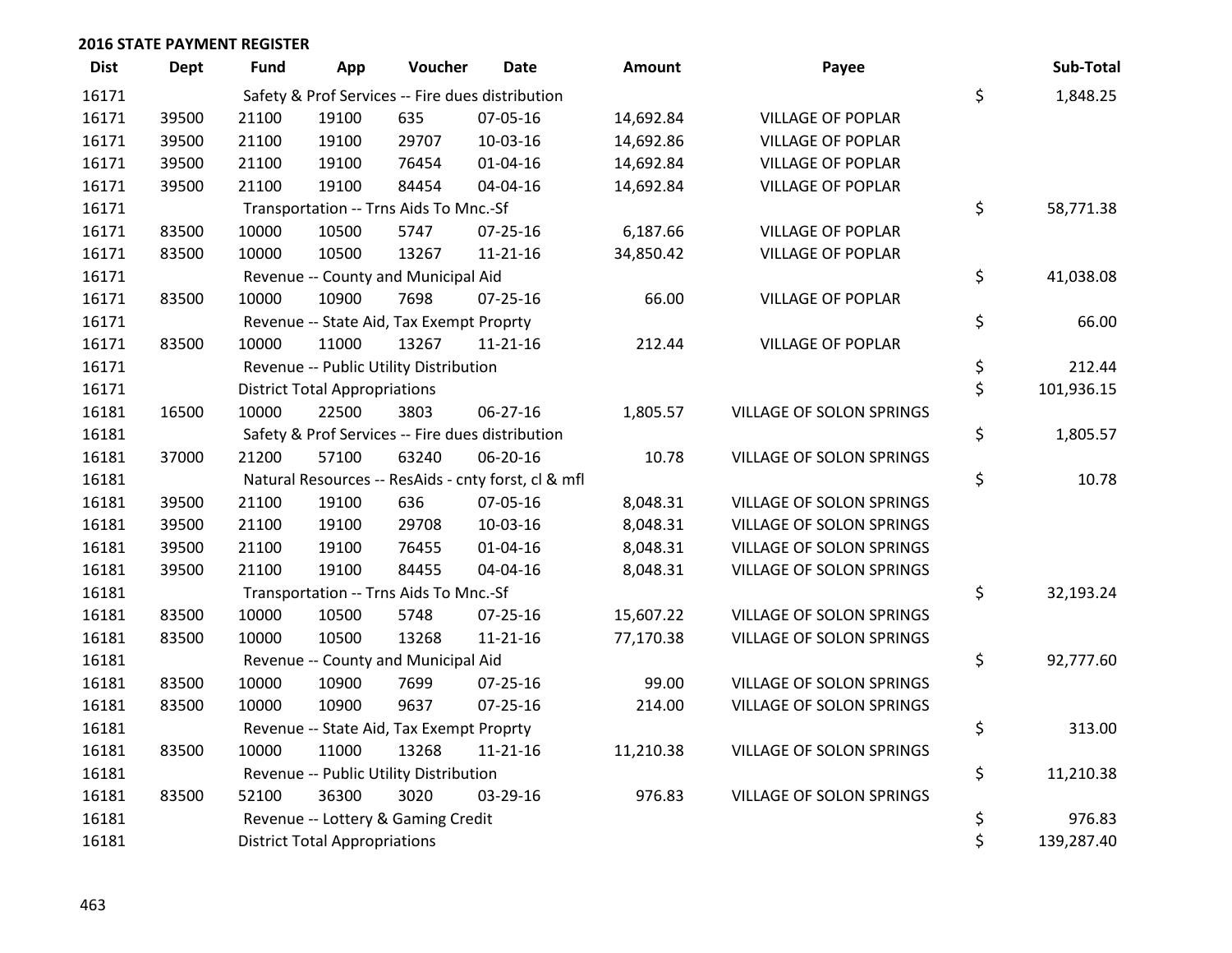| <b>Dist</b> | <b>Dept</b> | Fund  | App                                  | Voucher                                          | <b>Date</b>                                         | <b>Amount</b> | Payee                      | Sub-Total        |
|-------------|-------------|-------|--------------------------------------|--------------------------------------------------|-----------------------------------------------------|---------------|----------------------------|------------------|
| 16182       | 16500       | 10000 | 22500                                | 3804                                             | 06-27-16                                            | 2,141.44      | <b>VILLAGE OF SUPERIOR</b> |                  |
| 16182       |             |       |                                      | Safety & Prof Services -- Fire dues distribution |                                                     |               |                            | \$<br>2,141.44   |
| 16182       | 39500       | 21100 | 19100                                | 637                                              | 07-05-16                                            | 3,339.93      | <b>VILLAGE OF SUPERIOR</b> |                  |
| 16182       | 39500       | 21100 | 19100                                | 29709                                            | 10-03-16                                            | 3,339.94      | <b>VILLAGE OF SUPERIOR</b> |                  |
| 16182       | 39500       | 21100 | 19100                                | 76456                                            | $01 - 04 - 16$                                      | 3,339.93      | <b>VILLAGE OF SUPERIOR</b> |                  |
| 16182       | 39500       | 21100 | 19100                                | 84456                                            | 04-04-16                                            | 3,339.93      | <b>VILLAGE OF SUPERIOR</b> |                  |
| 16182       |             |       |                                      | Transportation -- Trns Aids To Mnc.-Sf           |                                                     |               |                            | \$<br>13,359.73  |
| 16182       | 83500       | 10000 | 10500                                | 5749                                             | $07 - 25 - 16$                                      | 7,848.88      | <b>VILLAGE OF SUPERIOR</b> |                  |
| 16182       | 83500       | 10000 | 10500                                | 13269                                            | $11 - 21 - 16$                                      | 44,476.97     | <b>VILLAGE OF SUPERIOR</b> |                  |
| 16182       |             |       |                                      | Revenue -- County and Municipal Aid              |                                                     |               |                            | \$<br>52,325.85  |
| 16182       | 83500       | 10000 | 10900                                | 7700                                             | $07 - 25 - 16$                                      | 362.00        | <b>VILLAGE OF SUPERIOR</b> |                  |
| 16182       |             |       |                                      | Revenue -- State Aid, Tax Exempt Proprty         |                                                     |               |                            | \$<br>362.00     |
| 16182       |             |       | <b>District Total Appropriations</b> |                                                  |                                                     |               |                            | \$<br>68,189.02  |
| 16281       | 16500       | 10000 | 22500                                | 3805                                             | 06-27-16                                            | 67,628.67     | <b>CITY OF SUPERIOR</b>    |                  |
| 16281       |             |       |                                      | Safety & Prof Services -- Fire dues distribution |                                                     |               |                            | \$<br>67,628.67  |
| 16281       | 37000       | 10000 | 50300                                | 33789                                            | 03-01-16                                            | 32,985.59     | <b>CITY OF SUPERIOR</b>    |                  |
| 16281       |             |       |                                      |                                                  | Natural Resources -- Aids in lieu of taxes - gener  |               |                            | \$<br>32,985.59  |
| 16281       | 37000       | 21200 | 57100                                | 63241                                            | 06-20-16                                            | 12.42         | <b>CITY OF SUPERIOR</b>    |                  |
| 16281       |             |       |                                      |                                                  | Natural Resources -- ResAids - cnty forst, cl & mfl |               |                            | \$<br>12.42      |
| 16281       | 37000       | 21200 | 58300                                | 41666                                            | 04-07-16                                            | 2,645.10      | <b>CITY OF SUPERIOR</b>    |                  |
| 16281       |             |       |                                      | Natural Resources -- Rec & resource aids, fed    |                                                     |               |                            | \$<br>2,645.10   |
| 16281       | 37000       | 27400 | 67000                                | 55529                                            | 05-27-16                                            | 88,801.75     | <b>CITY OF SUPERIOR</b>    |                  |
| 16281       |             |       |                                      |                                                  | Natural Resources -- Fin asst for responsible units |               |                            | \$<br>88,801.75  |
| 16281       | 37000       | 27400 | 67300                                | 55529                                            | $05 - 27 - 16$                                      | 7,137.00      | <b>CITY OF SUPERIOR</b>    |                  |
| 16281       |             |       |                                      |                                                  | Natural Resources -- Recycling consolidation grants |               |                            | \$<br>7,137.00   |
| 16281       | 37000       | 36300 | TH100                                | 108824                                           | $11 - 23 - 16$                                      | 276,726.47    | <b>CITY OF SUPERIOR</b>    |                  |
| 16281       |             |       |                                      |                                                  | Natural Resources -- URBAN NONPOINT SOURCE COST-SHA |               |                            | \$<br>276,726.47 |
| 16281       | 38000       | 10000 | 34300                                | 1163                                             | 03-28-16                                            | 4,340.00      | <b>CITY OF SUPERIOR</b>    |                  |
| 16281       |             |       |                                      | Tourism -- AB, federa, grants-aids               |                                                     |               |                            | \$<br>4,340.00   |
| 16281       | 39500       | 21100 | 16200                                | 2055                                             | 07-05-16                                            | 77,316.47     | <b>CITY OF SUPERIOR</b>    |                  |
| 16281       | 39500       | 21100 | 16200                                | 29157                                            | 10-03-16                                            | 77,316.47     | <b>CITY OF SUPERIOR</b>    |                  |
| 16281       |             |       |                                      | Transportation -- Conn Hwy Aids St Fds           |                                                     |               |                            | \$<br>154,632.94 |
| 16281       | 39500       | 21100 | 17600                                | 6426                                             | 08-01-16                                            | 88,928.00     | <b>CITY OF SUPERIOR</b>    |                  |
| 16281       | 39500       | 21100 | 17600                                | 32964                                            | 10-06-16                                            | 88,928.00     | <b>CITY OF SUPERIOR</b>    |                  |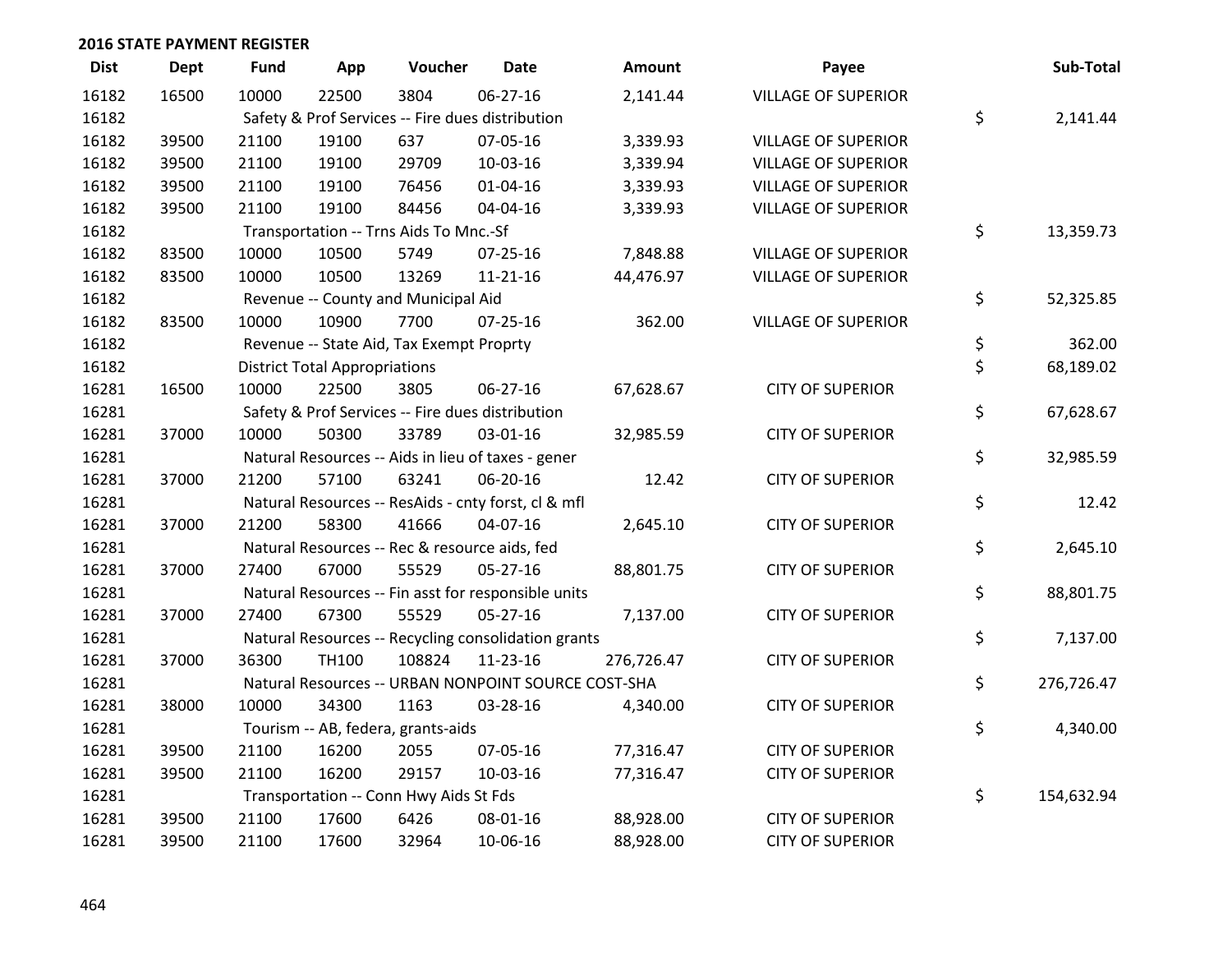| <b>Dist</b> | <b>Dept</b> | Fund  | App   | Voucher                                   | <b>Date</b>    | Amount     | Payee                      | Sub-Total          |
|-------------|-------------|-------|-------|-------------------------------------------|----------------|------------|----------------------------|--------------------|
| 16281       | 39500       | 21100 | 17600 | 69091                                     | 12-30-16       | 53,357.00  | <b>CITY OF SUPERIOR</b>    |                    |
| 16281       |             |       |       | Transportation -- Tb, Trns Oper Aid Sf    |                |            |                            | \$<br>231,213.00   |
| 16281       | 39500       | 21100 | 19100 | 638                                       | 07-05-16       | 363,573.79 | <b>CITY OF SUPERIOR</b>    |                    |
| 16281       | 39500       | 21100 | 19100 | 29710                                     | 10-03-16       | 363,573.81 | <b>CITY OF SUPERIOR</b>    |                    |
| 16281       |             |       |       | Transportation -- Trns Aids To Mnc.-Sf    |                |            |                            | \$<br>727,147.60   |
| 16281       | 39500       | 21100 | 96100 | 63455                                     | 12-30-16       | 462,930.36 | <b>CITY OF SUPERIOR</b>    |                    |
| 16281       |             |       |       | Transportation -- Hwy, Brdg&Loc/Clearac   |                |            |                            | \$<br>462,930.36   |
| 16281       | 39500       | 21100 | 16200 | 78022                                     | $01 - 04 - 16$ | 77,316.47  | <b>CITY OF SUPERIOR</b>    |                    |
| 16281       | 39500       | 21100 | 16200 | 82022                                     | 04-04-16       | 77,316.47  | <b>CITY OF SUPERIOR</b>    |                    |
| 16281       |             |       |       | Transportation -- Conn Hwy Aids St Fds    |                |            |                            | \$<br>154,632.94   |
| 16281       | 39500       | 21100 | 17500 | 82594                                     | 05-23-16       | 16,602.00  | <b>TREAS CITY SUPERIOR</b> |                    |
| 16281       |             |       |       | Transportation -- Paratransit Aids, Sf    |                |            |                            | \$<br>16,602.00    |
| 16281       | 39500       | 21100 | 17600 | 72015                                     | $01 - 04 - 16$ | 53,620.00  | <b>CITY OF SUPERIOR</b>    |                    |
| 16281       | 39500       | 21100 | 17600 | 90015                                     | 05-27-16       | 88,928.00  | <b>CITY OF SUPERIOR</b>    |                    |
| 16281       |             |       |       | Transportation -- Tb, Trns Oper Aid Sf    |                |            |                            | \$<br>142,548.00   |
| 16281       | 39500       | 21100 | 19100 | 76457                                     | $01 - 04 - 16$ | 363,573.79 | <b>CITY OF SUPERIOR</b>    |                    |
| 16281       | 39500       | 21100 | 19100 | 84457                                     | 04-04-16       | 363,573.79 | <b>CITY OF SUPERIOR</b>    |                    |
| 16281       |             |       |       | Transportation -- Trns Aids To Mnc.-Sf    |                |            |                            | \$<br>727,147.58   |
| 16281       | 39500       | 21100 | 90500 | 79735                                     | $04 - 21 - 16$ | 735,987.48 | <b>TREAS CITY SUPERIOR</b> |                    |
| 16281       | 39500       | 21100 | 90500 | 86257                                     | $07 - 01 - 16$ | 720,925.52 | <b>TREAS CITY SUPERIOR</b> |                    |
| 16281       |             |       |       | Transportation -- Harbor Bond Fund 4      |                |            |                            | \$<br>1,456,913.00 |
| 16281       | 39500       | 21100 | 96100 | 86257                                     | $07 - 01 - 16$ | 458,902.54 | <b>TREAS CITY SUPERIOR</b> |                    |
| 16281       |             |       |       | Transportation -- Hwy, Brdg&Loc/Clearac   |                |            |                            | \$<br>458,902.54   |
| 16281       | 45500       | 10000 | 22100 | 14399                                     | 07-22-16       | 10.00      | <b>CITY OF SUPERIOR</b>    |                    |
| 16281       |             |       |       | Justice -- Crime laboratories, DNA        |                |            |                            | \$<br>10.00        |
| 16281       | 45500       | 10000 | 23100 | 4552                                      | $01 - 05 - 16$ | 12,101.20  | <b>CITY OF SUPERIOR</b>    |                    |
| 16281       | 45500       | 10000 | 23100 | 21012                                     | 12-19-16       | 8,000.00   | <b>CITY OF SUPERIOR</b>    |                    |
| 16281       |             |       |       | Justice -- Law enforcement train, local   |                |            |                            | \$<br>20,101.20    |
| 16281       | 46500       | 10000 | 30500 | 6355                                      | $02 - 17 - 16$ | 18,443.06  | <b>CITY OF SUPERIOR</b>    |                    |
| 16281       | 46500       | 10000 | 30500 | 18890                                     | 12-09-16       | 76,054.83  | <b>CITY OF SUPERIOR</b>    |                    |
| 16281       |             |       |       | Military Affairs -- Disaster recovery aid |                |            |                            | \$<br>94,497.89    |
| 16281       | 46500       | 10000 | 30600 | 5502                                      | 02-04-16       | 23,628.89  | <b>CITY OF SUPERIOR</b>    |                    |
| 16281       | 46500       | 10000 | 30600 | 8234                                      | $04 - 11 - 16$ | 23,628.89  | <b>CITY OF SUPERIOR</b>    |                    |
| 16281       | 46500       | 10000 | 30600 | 11380                                     | 06-15-16       | 23,628.89  | <b>CITY OF SUPERIOR</b>    |                    |